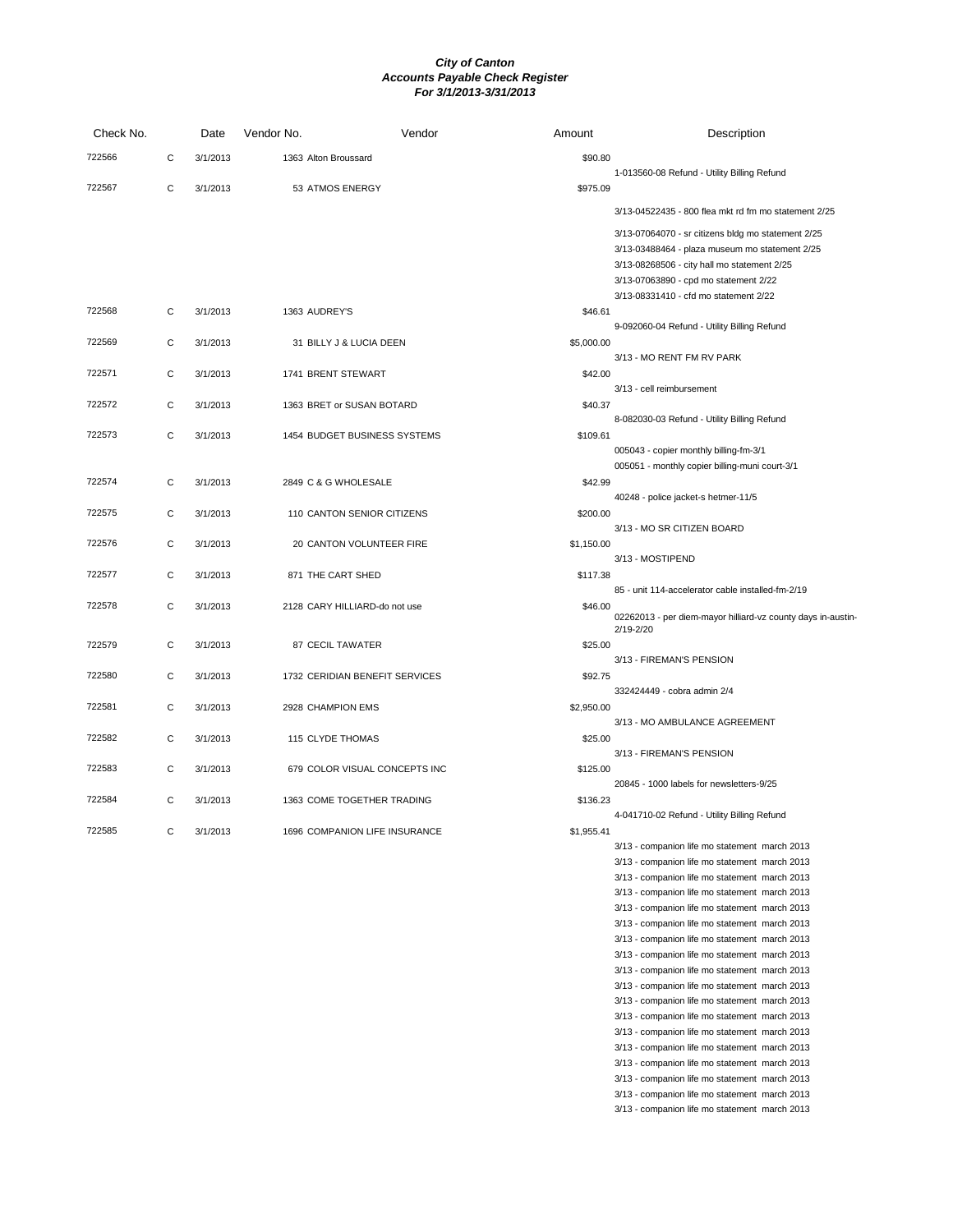|        |   |          |                                      |            | 3/13 - companion life mo statement march 2013                                                  |
|--------|---|----------|--------------------------------------|------------|------------------------------------------------------------------------------------------------|
|        |   |          |                                      |            | 3/13 - companion life mo statement march 2013                                                  |
|        |   |          |                                      |            | 3/13 - companion life mo statement march 2013<br>3/13 - companion life mo statement march 2013 |
|        |   |          |                                      |            | 3/13 - companion life mo statement march 2013                                                  |
| 722586 | C | 3/1/2013 | 189 COMPLETE BUSINESS SYSTEMS        | \$588.62   |                                                                                                |
|        |   |          |                                      |            | 431193 - copier rental-m&o charge-coc copier-2/7                                               |
|        |   |          |                                      |            | 431193 - copier rental-m&o charge-coc copier-2/7                                               |
|        |   |          |                                      |            | 431193 - copier rental-m&o charge-coc copier-2/7                                               |
| 722587 | С | 3/1/2013 | 156 CONTINENTAL RESEARCH CORP.       | \$201.14   |                                                                                                |
|        |   |          |                                      |            | 381643-crc-2 - offset striking wrench-black adj wrench-2/4                                     |
| 722588 | С | 3/1/2013 | 622 DEBRA JOHNSON                    | \$42.00    | 381643-crc-2 - offset striking wrench-black adj wrench-2/4                                     |
| 722589 |   |          |                                      |            | 3/13 - Monthly Cell Allowance                                                                  |
|        | C | 3/1/2013 | 2937 DFW COMMUNICATIONS INC          | \$465.00   | 31301933 - motorola radio repair-police dept-2/16                                              |
| 722590 | C | 3/1/2013 | 1960 DIRECT ENERGY BUSINESS-DALLAS   | \$3,706.73 |                                                                                                |
|        |   |          |                                      |            | 3/13-1060282 - fm mo statement 2/20                                                            |
|        |   |          |                                      |            | 3/13-1106860 - 15 row w fm mo statement 2/21                                                   |
|        |   |          |                                      |            | 3/13-1113700 - 800 fm lane unit 94 mo statement 2/21                                           |
|        |   |          |                                      |            | 3/13-1141765 - fm lot 1122 mo statement 2/21                                                   |
|        |   |          |                                      |            | 3/13-1111345 - 203 n buffalo mo statement 2/21                                                 |
|        |   |          |                                      |            | 3/13-1198485 - 21618 i-20 pump mo statement 2/21                                               |
|        |   |          |                                      |            | 3/13-1152425 - 410 arnold paul rd siren mo statement 2/21                                      |
| 722591 | С | 3/1/2013 | 1363 DONNA GILMORE                   | \$13.71    |                                                                                                |
|        |   |          |                                      |            | 3-031640-02 Refund - Utility Billing Refund                                                    |
| 722592 | С | 3/1/2013 | 32 DPC INDUSTRIES, INC.              | \$422.49   |                                                                                                |
|        |   |          |                                      |            | 797000485-13 - 3-150# cyl chlorine wtp 2/18                                                    |
| 722593 | C | 3/1/2013 | 319 EAGER BEAVER                     | \$875.00   | 080067 - tree removal-stump grinding-old kaufman rd-                                           |
|        |   |          |                                      |            | streets maint-2/27                                                                             |
| 722594 | С | 3/1/2013 | 2059 EAST TEXAS WIFI                 | \$64.00    |                                                                                                |
|        |   |          |                                      |            | i8332 - monthly internet-wwtp-2/25                                                             |
| 722595 | C | 3/1/2013 | 1013 E-SOFTSYS LLC                   | \$710.00   |                                                                                                |
|        |   |          |                                      |            | 17796 - booth tracker monthly support-fm-2/28                                                  |
| 722596 | C | 3/1/2013 | 381 GARY BURTON ENGINEERING, INC.    | \$750.00   | 3/13 - MONTHLY RETAINER SERVICES                                                               |
| 722597 | C | 3/1/2013 | 1473 GUARDIAN FLEX PLAN              | \$100.00   |                                                                                                |
|        |   |          |                                      |            | 213097 - guardian flex plan-feb13                                                              |
|        |   |          |                                      |            | 213097 - guardian flex plan-feb13                                                              |
|        |   |          |                                      |            | 213097 - guardian flex plan-feb13                                                              |
|        |   |          |                                      |            | 213097 - guardian flex plan-feb13                                                              |
|        |   |          |                                      |            | 213097 - guardian flex plan-feb13                                                              |
|        |   |          |                                      |            | 213097 - guardian flex plan-feb13                                                              |
|        |   |          |                                      |            | 213097 - guardian flex plan-feb13                                                              |
|        |   |          |                                      |            | 213097 - guardian flex plan-feb13                                                              |
|        |   |          |                                      |            | 213097 - guardian flex plan-feb13                                                              |
|        |   |          |                                      |            | 213097 - guardian flex plan-feb13                                                              |
|        |   |          |                                      |            | 213097 - guardian flex plan-feb13<br>213097 - guardian flex plan-feb13                         |
| 722598 | С | 3/1/2013 | 44 HACH COMPANY                      | \$264.20   |                                                                                                |
|        |   |          |                                      |            | 815146 - dpd tot chlorine pp 25 ml wtp 2/15                                                    |
| 722599 | C | 3/1/2013 | 1893 HEATH BURTON                    | \$42.00    |                                                                                                |
|        |   |          |                                      |            | 3/13 - Cell reimbursement                                                                      |
| 722600 | C | 3/1/2013 | 111 HELEN PEACE                      | \$16.67    |                                                                                                |
|        |   |          |                                      |            | 3/13 - FIREMAN'S PENSION                                                                       |
| 722601 | C | 3/1/2013 | 484 HILLCREST CEMETERY ASSOCIATION   | \$375.00   |                                                                                                |
| 722602 | C | 3/1/2013 | 121 HOWARD PAUL STEGALL              | \$25.00    | 3/13 - MO CEMETERY MAINT                                                                       |
|        |   |          |                                      |            | 3/13 - MO FIREMAN'S PENSION                                                                    |
| 722603 | C | 3/1/2013 | 358 INTERNATIONAL CODE COUNCIL, INC. | \$198.25   |                                                                                                |
|        |   |          |                                      |            | inv0248364 - Int'l Residential Code-study materials-dev<br>svcs-m warren-2/7                   |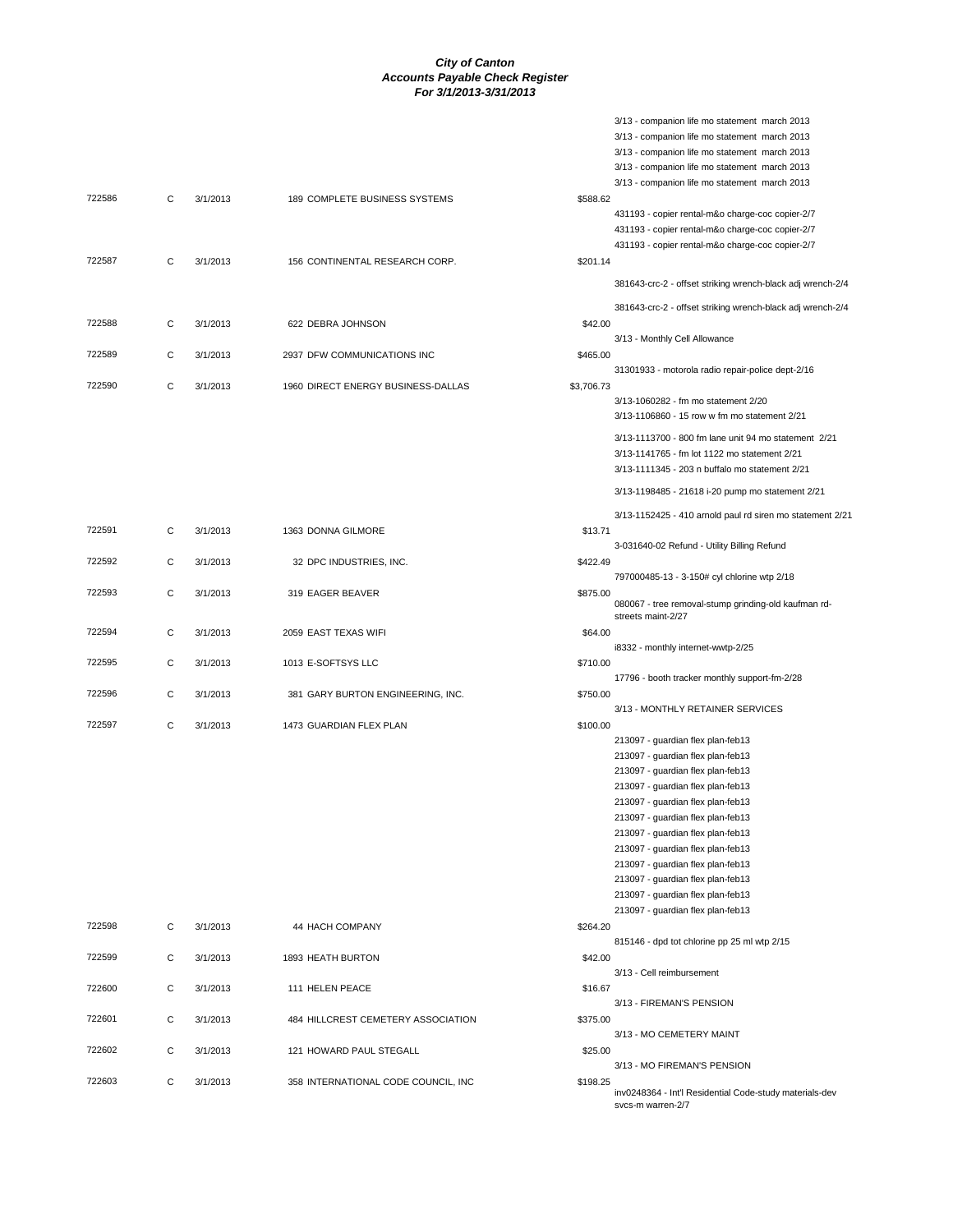| 722604 | С |          | 113 J L PEACE                      | \$25.00                                                                                                  |
|--------|---|----------|------------------------------------|----------------------------------------------------------------------------------------------------------|
| 722605 | С | 3/1/2013 | 2853 JERRY YARBROUGH               | 3/13 - MO FIREMAN'S PENSION<br>\$298.73<br>02222013 - reimb exp-j yarbrough-van zandt co days in-        |
|        |   |          |                                    | austin-2/19-2/20<br>02222013 - reimb exp-j yarbrough-van zandt co days in-                               |
|        |   |          |                                    | austin-2/19-2/20<br>02222013 - reimb exp-j yarbrough-van zandt co days in-<br>austin-2/19-2/20           |
| 722606 | С | 3/1/2013 | 168 JIMMY PEACE                    | \$25.00<br>3/13 - MO FIREMANS PENSION                                                                    |
| 722607 | С | 3/1/2013 | 302 JOEY PEACE                     | \$25.00<br>3/13 - MO FIREMANS PENSION                                                                    |
| 722608 | С | 3/1/2013 | 1555 JOHN PROUGH                   | \$42.00<br>3/13 - CELL REIMBURSEMENT                                                                     |
| 722609 | C | 3/1/2013 | 238 JULIE SEYMORE                  | \$42.00                                                                                                  |
| 722610 | C | 3/1/2013 | 1726 LA DEANIA JONES               | 3/13 - MONTHLY CELL PHONE REIMBURSEMENT<br>\$42.00                                                       |
| 722611 | С | 3/1/2013 | 292 LILIA V DURHAM                 | 3/13 - monthly cell phone reimbursement<br>\$42.00                                                       |
| 722612 | C | 3/1/2013 | 356 LINDA BOSTON                   | 3/13 - MO CELL REIMBURSEMENT<br>\$42.00                                                                  |
| 722613 | C | 3/1/2013 | 249 LIONS CLUB                     | 3/13 - MO CELL REIMBURSEMENT<br>\$70.00                                                                  |
| 722614 | C | 3/1/2013 | 3002 MARILYN BURRAGE               | 02202013 - entrance fee-semi annual dues-l cluck-2/20<br>\$46.00                                         |
|        |   |          |                                    | 02222013 - per diem-m burrage-van zandt county days in-<br>austin-2/19-2/20                              |
| 722615 | С | 3/1/2013 | 199 MAULDIN MECHANICAL             | \$65.00<br>002482 - replaced hot surface ignitor-cc 2/21                                                 |
| 722616 | C | 3/1/2013 | 1132 MIKE KING                     | \$42.00<br>3/13 - MONTHLY CELL REIMBURSEMENT                                                             |
| 722617 | C | 3/1/2013 | 2100 MOMAR INCORPORATED            | \$347.93<br>a98875 - 7 gal municipal strength belt cleaner-wwtp-11/29                                    |
| 722618 | С | 3/1/2013 | 481 TOMMY NUNN                     | \$794.36<br>661677 - cart #115-repair engine-fm-2/19                                                     |
| 722619 | C | 3/1/2013 | 1363 Peggie Reynolds               | \$78.77<br>1-013290-02 Refund - Utility Billing Refund                                                   |
| 722620 | С | 3/1/2013 | 3009 PLAINSMAN TIRE CO             | \$583.36                                                                                                 |
| 722621 |   |          |                                    |                                                                                                          |
|        | С | 3/1/2013 | 1363 QUALITY RESTORATION           | 123164 - unit 20-4 tires-wwtp-2/26<br>\$119.17                                                           |
| 722622 | C | 3/1/2013 | 391 REDI NATIONAL PEST ELIMINATORS | 7-070990-01 Refund - Utility Billing Refund<br>\$255.00                                                  |
|        |   |          |                                    | 28575 - monthly pest control-civic ctr-2/28<br>3/13-26601 - mo pest control plaza museum 2/15            |
|        |   |          |                                    | 3/13-25993 - mo pest control city complex 2/15<br>3/13-26566 - mo pest control city hall 2/15            |
|        |   |          |                                    | 3/13-26567 - mo pest control cpd 2/15<br>3/13-26568 - mo pest control fm log cabin 2/15                  |
|        |   |          |                                    | 3/13-26569 - mo pest control blackwell museum 2/15<br>3/13-26576 - mo pest control sr citizens bldg 2/15 |
| 722623 | С | 3/1/2013 | 1835 RILEY DIRT SERVICES           | \$150.00<br>02262013 - 1 load of dirt-cyra-parks                                                         |
| 722624 | C | 3/1/2013 | 1363 RITA WILLIAMS                 | \$0.42<br>2-021730-05 Refund - Utility Billing Refund                                                    |
| 722625 | C | 3/1/2013 | 1363 RONALD JONES                  | \$46.70<br>1-013560-07 Refund - Utility Billing Refund                                                   |
| 722626 | C | 3/1/2013 | 1363 RONNIE or DEBORAH TUTTLE      | \$41.19<br>5-051620-02 Refund - Utility Billing Refund                                                   |
| 722627 | C | 3/1/2013 | 322 RUBY NORMAN                    | \$16.67<br>3/13 - FIREMAN'S PENSION                                                                      |
| 722628 | С | 3/1/2013 | 2672 SAFETY CONTROL OF TEXAS       | \$446.30<br>18369 - annual inspection-civic ctr                                                          |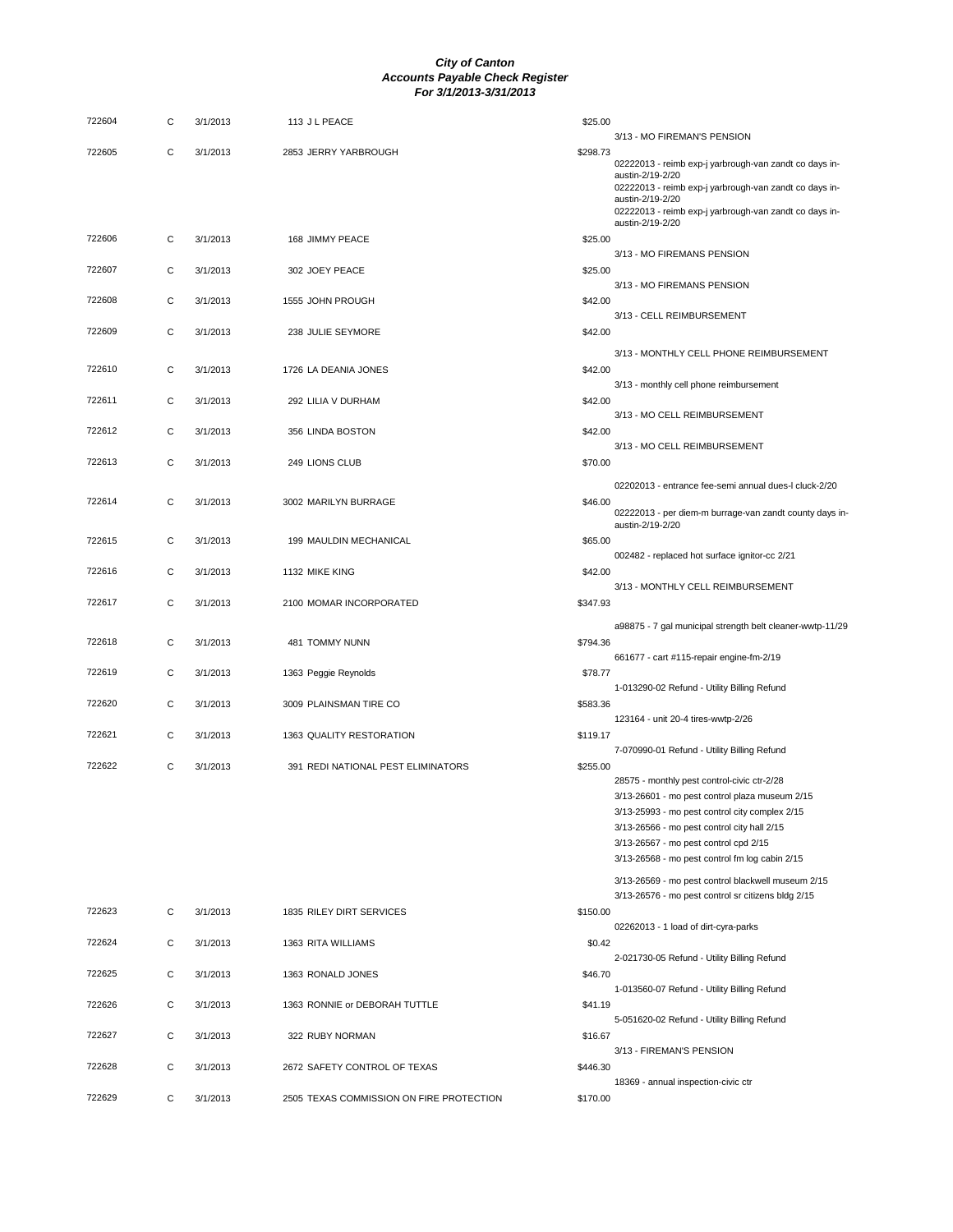|        |   |          |                                         |            | 02262013 - state testing-w dennehy-t bates-fire dept-2/26                                            |
|--------|---|----------|-----------------------------------------|------------|------------------------------------------------------------------------------------------------------|
|        |   |          |                                         |            | 02262013 - state testing-w dennehy-t bates-fire dept-2/26                                            |
| 722630 | C | 3/1/2013 | 1650 TEXAS MUNICIPAL COURTS ASSOCIATION | \$50.00    | 02262013 - tcma membership-b cade-muni court-sep 13-                                                 |
|        |   |          |                                         |            | aug 14                                                                                               |
| 722631 | C | 3/1/2013 | <b>114 THOMAS MILFORD</b>               | \$25.00    | 3/13 - MO FIREMAN'S PENSION                                                                          |
| 722632 | C | 3/1/2013 | 740 TOM PERRY                           | \$42.00    |                                                                                                      |
|        |   |          |                                         |            | 3/13 - MONTHLY CELL PHONE REIMBURSEMENT                                                              |
| 722633 | С | 3/1/2013 | 241 TRACTOR SUPPLY CREDIT PLAN          | \$512.46   |                                                                                                      |
|        |   |          |                                         |            | 162695 - triball chrome balls drawbar-firemans nozzle-rotella<br>oil-wwtp-2/8                        |
|        |   |          |                                         |            | 162695 - triball chrome balls drawbar-firemans nozzle-rotella                                        |
|        |   |          |                                         |            | oil-wwtp-2/8<br>162695 - triball chrome balls drawbar-firemans nozzle-rotella                        |
|        |   |          |                                         |            | oil-wwtp-2/8<br>162695 - triball chrome balls drawbar-firemans nozzle-rotella                        |
|        |   |          |                                         |            | oil-wwtp-2/8                                                                                         |
|        |   |          |                                         |            | 161453 - acetylene cylinders-acetylene gas-clevis hook-<br>wwtp-1/28                                 |
|        |   |          |                                         |            | 160671 - yellow & green paint for coc 1/22                                                           |
|        |   |          |                                         |            | 160524 - green & black paint for coc 1/22<br>161453 - acetylene cylinders-acetylene gas-clevis hook- |
|        |   |          |                                         |            | wwtp-1/28                                                                                            |
| 722634 | C | 3/1/2013 | 2556 TRINITY MATERIALS, INC.            | \$677.12   |                                                                                                      |
|        |   |          |                                         |            | 7140 299609 - (79.66)-1 3/4" flex base-streets maint-2/22                                            |
| 722635 | С | 3/1/2013 | 79 TRINITY VALLEY ELEC COOP             | \$20.00    |                                                                                                      |
|        |   |          |                                         |            | 30043297006-021313 - tvec monthly stmt-fm 2909-<br>waterwell-2/13                                    |
| 722636 | C | 3/1/2013 | 117 TROYCE CASEY                        | \$25.00    |                                                                                                      |
|        |   |          |                                         |            | 3/13 - MO FIREMAN'S PENSION                                                                          |
| 722637 | C | 3/1/2013 | 89 TXU ENERGY                           | \$210.39   |                                                                                                      |
|        |   |          |                                         |            | 3/13-900010367821 - 200 terrell st mo statement 2/20                                                 |
|        |   |          |                                         |            | 3/13-100019139456 - 168 n buffalo mo statement 2/20                                                  |
| 722638 | С | 3/1/2013 | 96 TYLER UNIFORM CO.                    | \$219.39   |                                                                                                      |
|        |   |          |                                         |            | 73577-01 - s deville-(2) police uniforms-2/11<br>73663-01 - navy shirt-j bradshaw-police dept-2/22   |
| 722639 | С | 3/1/2013 | 844 USA BLUE BOOK                       | \$246.67   |                                                                                                      |
|        |   |          |                                         |            | 891253 - static mixer element-coupling nut-clamp ring-wwtp-<br>2/22                                  |
|        |   |          |                                         |            | 891253 - static mixer element-coupling nut-clamp ring-wwtp-                                          |
| 722640 | C | 3/1/2013 | 218 VAN ZANDT INTERNET                  | \$40.00    | 2/22                                                                                                 |
|        |   |          |                                         |            |                                                                                                      |
| 722641 | С | 3/1/2013 | 139 VERIZON SOUTHWEST                   |            | i17656 - domain monthly hosting-cantontex.com-2/25                                                   |
|        |   |          |                                         | \$720.54   | 3/13-040930 - blacwell museum mo statement 2/16                                                      |
|        |   |          |                                         |            |                                                                                                      |
|        |   |          |                                         |            | 3/13-130125 - water well tower hwy 64 e mo statement 2/16<br>3/13-060905 - fm mo statement 2/16      |
|        |   |          |                                         |            | 3/13-000331 - 903-567-7805 fm mo statement 2/16                                                      |
|        |   |          |                                         |            | 3/13-040113 - 903-567-0478 mo statement 2/22                                                         |
| 722642 | С | 3/1/2013 | 2966 VZCM INC                           | \$500.00   |                                                                                                      |
| 722643 | С | 3/1/2013 | 105 WALMART COMMUNITY/RFCSLLC           | \$2,449.04 | 03/13 - Monthly Maintenance                                                                          |
|        |   |          |                                         |            | 3126 - cups, spoons, trash cans, ink cartridge 2/1                                                   |
|        |   |          |                                         |            | 009828 - fridge-tv cart-wireless mouse-coc-1/29                                                      |
|        |   |          |                                         |            | 2083 - creamer, sugar, coffee 2/6                                                                    |
|        |   |          |                                         |            | 4398 - util knife, ruler, scissors, paper, etc cpd 2/8                                               |
|        |   |          |                                         |            | 2433 - sd card, key tags 2/8                                                                         |
|        |   |          |                                         |            | 2433 - sd card, key tags 2/8<br>7183 - bubble wrap, cups, trash cans, soap, coffee, etc coc<br>1/25  |

6931 - keys for coc 1/25

- 3126 cups, spoons, trash cans, ink cartridge 2/1
- 2173 coffee, creamer, sugar, 10-8ft table fm 2/7

2329 - soap, apsirin, sugar, etc fm 2/6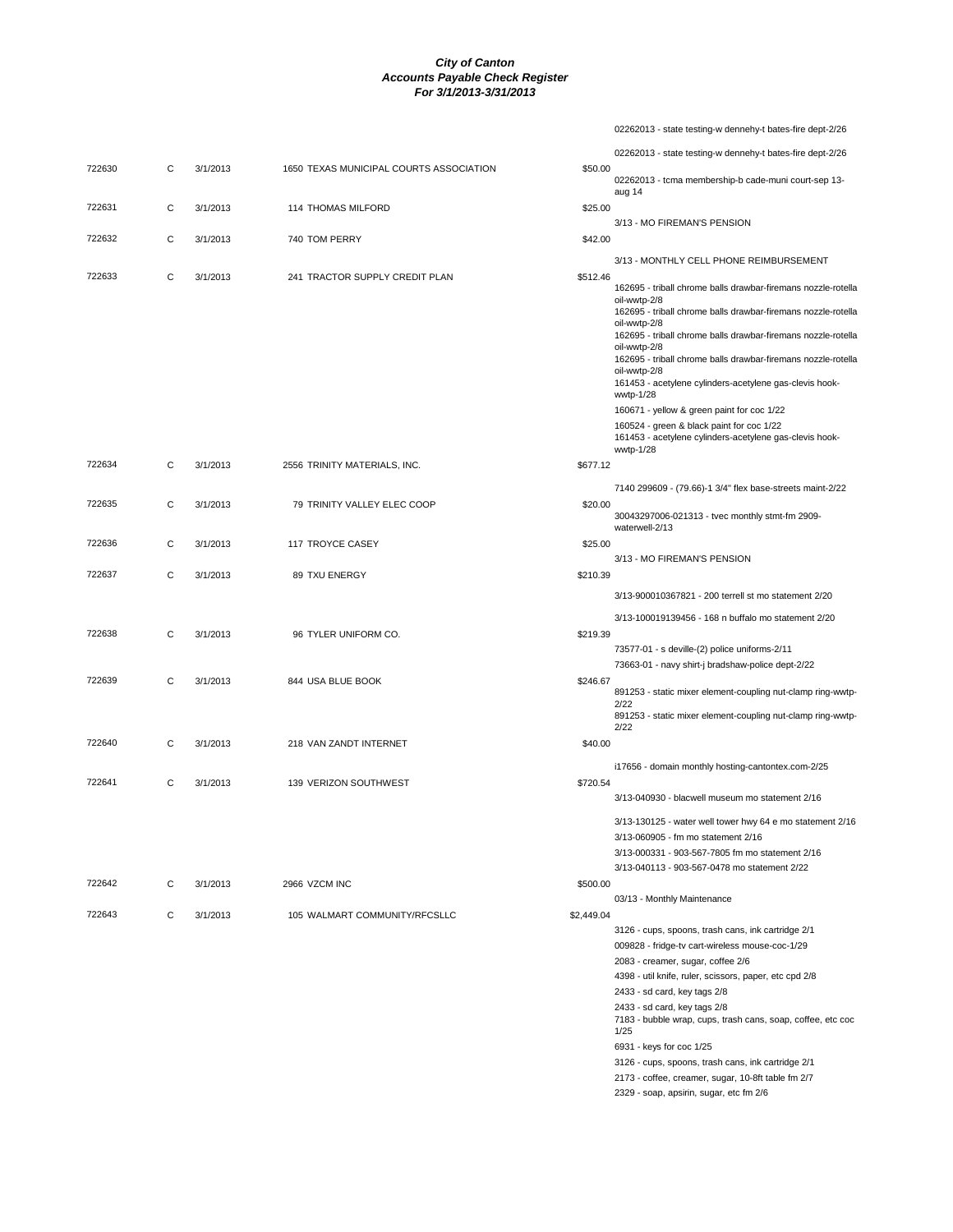|            | 05102 - creamer, sugar, etc., indexes, keyboard,disk cpd<br>1/17                                                                        |
|------------|-----------------------------------------------------------------------------------------------------------------------------------------|
|            | 2173 - coffee, creamer, sugar, 10-8ft table fm 2/7                                                                                      |
|            | 009828 - fridge-tv cart-wireless mouse-coc-1/29                                                                                         |
|            | 3126 - cups, spoons, trash cans, ink cartridge 2/1                                                                                      |
|            | 1551 - tissue, aerosol, trashbags, etc munc crt 1/23<br>5319 - putty, chair, heater, cartdge, blind, batteries, etc.<br>anim shelt 1/18 |
|            | 3759 - coffee, filters, sugar, creamer, etc fire dept 1/16<br>05102 - creamer, sugar, etc., indexes, keyboard,disk cpd<br>1/17          |
|            | 3585 - tool shortage, dvd tape2/6<br>5319 - putty, chair, heater, cartdge, blind, batteries, etc.<br>anim shelt 1/18                    |
|            | 9392 - kdkcombo ink munc crt 1/24<br>229 - animal supplies jk hope, router, animal shelter<br>supplies 1/31                             |
|            | 229 - animal supplies jk hope, router, animal shelter<br>supplies 1/31<br>229 - animal supplies jk hope, router, animal shelter         |
|            | supplies 1/31<br>1529 - stapler, tp dispenser, mouse pad coc 2/4                                                                        |
|            | 2165 - Ip exchange propane cfd lake burn 2/5                                                                                            |
|            | 3585 - tool shortage, dvd tape2/6<br>5319 - putty, chair, heater, cartdge, blind, batteries, etc.<br>anim shelt 1/18                    |
| \$50.00    | 3/13 - MEALS ON WHEELS                                                                                                                  |
| \$529.20   | 3/13 - mo rental of temp office-fire/acc/coc                                                                                            |
| \$650.00   | 4381 - sealed (1) 2X4 area-(2) small patches on flashing-<br>civic ctr-2/15                                                             |
| \$4,200.00 | 03062013 - initial down pmt-mapping project-cemetery maint-<br>3/6                                                                      |
| \$50.75    | 03072013 - FM independent contract labor-3/4                                                                                            |
| \$54.38    | 03072013 - FM independent contract labor-3/4                                                                                            |
| \$174.00   | 03072013 - FM independent contract labor-3/4-3/6/13                                                                                     |
| \$130.50   |                                                                                                                                         |
| \$130.50   | 03072013 - FM independent contract labor-3/4-3/5/13                                                                                     |
| \$159.50   | 03072013 - FM independent contract labor-3/4-3/5/13                                                                                     |
| \$58.00    | 03072013 - FM independent contract labor-3/4-3/6/13                                                                                     |
| \$65.25    | 03072013 - FM independent contract labor-3/4/13                                                                                         |
| \$174.00   | 03072013 - FM independent contract labor-3/4/13                                                                                         |
|            | 03072013 - FM independent contract labor-3/4-3/6/13                                                                                     |
| \$174.00   |                                                                                                                                         |
| \$148.63   | 03072013 - FM independent contract labor-3/4-3/6/13                                                                                     |
| \$112.38   | 03072013 - FM independent contract labor-3/4-3/6/13                                                                                     |
| \$112.38   | 03072013 - FM independent contract labor-3/4-3/5/13                                                                                     |
| \$130.50   | 03072013 - FM independent contract labor-3/4-3/5/13                                                                                     |

| 722646 | C | 3/1/2013 | 2974 WILLIAMS SCOTSMAN INC          | \$529.20   |
|--------|---|----------|-------------------------------------|------------|
| 722647 | C | 3/1/2013 | 2953 WnR INC                        | \$650.00   |
| 722648 | C | 3/6/2013 | 3010 TEXAS CEMETERY RESTORATION LLC | \$4,200.00 |
| 722649 | С | 3/7/2013 | 3011 AMANDA WHEELER                 | \$50.75    |
| 722650 | С | 3/7/2013 | 2961 BERTHA VILLANUEVA              | \$54.38    |
| 722651 | C | 3/7/2013 | 1903 CHARLES CUNNINGHAM             | \$174.00   |
| 722652 | C | 3/7/2013 | 2906 DEONTAY WEBBER                 | \$130.50   |
| 722653 | C | 3/7/2013 | 2983 DEXTER BAKER SR                | \$130.50   |
| 722654 | C | 3/7/2013 | 3001 DONALD W WHEELER               | \$159.50   |
| 722655 | C | 3/7/2013 | 1931 JAMES BOOKER                   | \$58.00    |
| 722656 | C | 3/7/2013 | 1881 JAMES JOHNSON                  | \$65.25    |
| 722657 | C | 3/7/2013 | 2844 JERRY OSBURN                   | \$174.00   |
| 722658 | C | 3/7/2013 | 63 JESSIE STANFORD                  | \$174.00   |
| 722659 | C | 3/7/2013 | 2997 JUSTIN WHEELER                 | \$148.63   |
| 722660 | C | 3/7/2013 | 2999 LUZ MARIA MARTINEZ SALAZAR     | \$112.38   |
| 722661 | C | 3/7/2013 | 2963 MARTHA VILLANUEVA              | \$112.38   |
| 722662 | C | 3/7/2013 | 3000 PAMELA WEAVER                  | \$130.50   |

722645 C 3/1/2013 212 WILLIAM SUMMITT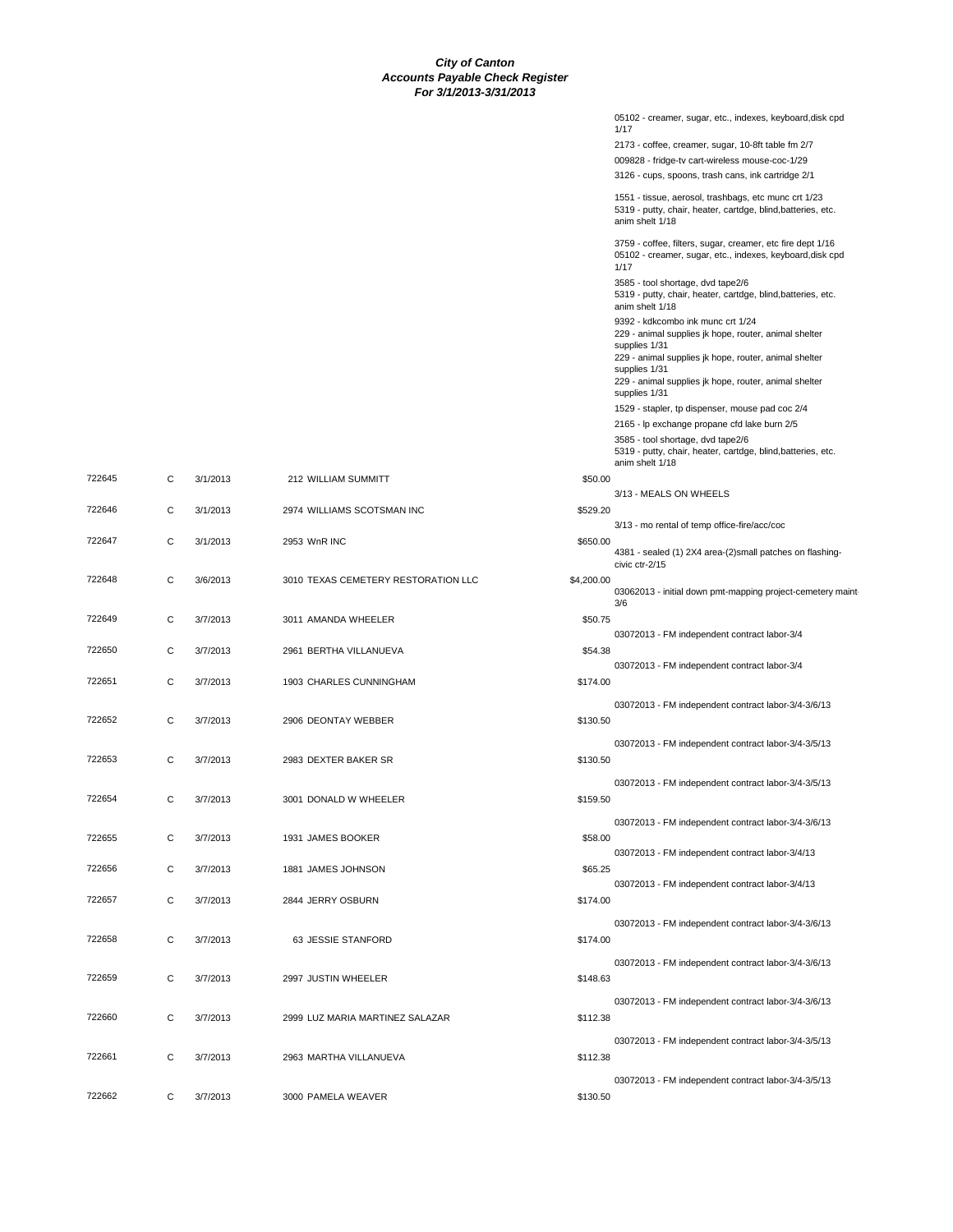|        |   |           |                                           |            | 03072013 - FM independent contract labor-3/4-3/5/13                                                                       |
|--------|---|-----------|-------------------------------------------|------------|---------------------------------------------------------------------------------------------------------------------------|
| 722663 | С | 3/7/2013  | 2984 PEGGY SUE CLARK                      | \$174.00   |                                                                                                                           |
| 722664 | С | 3/7/2013  | 374 SANDRA HOWARD                         | \$137.75   | 03072013 - FM independent contract labor-3/4-3/6/13                                                                       |
|        |   |           |                                           |            | 03072013 - FM independent contract labor-3/4-3/6/13                                                                       |
| 722666 | С | 3/7/2013  | 2827 TIM JOHNSON                          | \$174.00   |                                                                                                                           |
| 722667 | C | 3/7/2013  | 157 WILLIAM TUCKER                        | \$180.00   | 03072013 - FM independent contract labor-3/4-3/6/13                                                                       |
|        |   |           |                                           |            |                                                                                                                           |
|        |   |           |                                           |            | 03072013 - FM independent contract labor-3/4-3/6/13                                                                       |
| 722668 | C | 3/10/2013 | 3007 1ST IN DESIGN LLC                    | \$50.00    | 2013-47 - Decals for Brent's New Truck-fm-2/26                                                                            |
| 722669 | C | 3/10/2013 | 158 ACTION CLEANING SYSTEMS, INC.         | \$310.00   |                                                                                                                           |
|        |   |           |                                           |            | t21686 - 55 gallon acs 100 power wash-utilities-2/26                                                                      |
| 722670 | C | 3/10/2013 | 422 AMERICAN HERITAGE LIFE INS CO         | \$106.20   |                                                                                                                           |
|        |   |           |                                           |            | 3/13 - allstate cancer billing 2/25                                                                                       |
|        |   |           |                                           |            | 3/13 - allstate cancer billing 2/25                                                                                       |
|        |   |           |                                           |            | 3/13 - allstate cancer billing 2/25                                                                                       |
|        |   |           |                                           |            | 3/13 - allstate cancer billing 2/25                                                                                       |
|        |   |           |                                           |            | 3/13 - allstate cancer billing 2/25                                                                                       |
| 722671 | C | 3/10/2013 | 196 ANALYTICAL ENVIRONMENTAL LABORATORIES | \$689.00   |                                                                                                                           |
|        |   |           |                                           |            | 18467 - ammonia-chemicals for water testing-2/28                                                                          |
| 722672 | C | 3/10/2013 | 1796 AUGUST INDUSTRIES, INC.              | \$532.95   |                                                                                                                           |
|        |   |           |                                           |            |                                                                                                                           |
| 722673 |   |           |                                           |            | 028322 - annual prev svc on bauer air system-fire dept-3/6                                                                |
|        | C | 3/10/2013 | 2734 Bickerstaff Heath Delgado Acosta LLP | \$4,420.00 | 90169 - revisions of zoning ordinances-2/22                                                                               |
| 722674 | C | 3/10/2013 | 15 BILLIE ROSE FLORAL                     | \$46.50    |                                                                                                                           |
|        |   |           |                                           |            | 731-02282013 - randy welsh-blooming plant-mother's                                                                        |
|        |   |           |                                           |            | service-2/11                                                                                                              |
| 722675 | C | 3/10/2013 | 1264 BLAIR COMMUNICATIONS                 | \$575.91   |                                                                                                                           |
|        |   |           |                                           |            | 081404 - unit 127-radio in brent's new truck-2/25                                                                         |
| 722676 | C | 3/10/2013 | 211 BORDERS & LONG OIL, INC.              | \$370.60   | 29739 - 100 gal @3.706-diesel-fire dept-2/26                                                                              |
| 722677 | C | 3/10/2013 | <b>16 CANTON AUTO PARTS</b>               | \$1,796.08 |                                                                                                                           |
|        |   |           |                                           |            |                                                                                                                           |
|        |   |           |                                           |            | 64549 - unit 48-control arm--paint for tractor-streets-2/21                                                               |
|        |   |           |                                           |            | 63049 - battery unit 51 bomag trans stat 1/30                                                                             |
|        |   |           |                                           |            | 64089 - unit 126-new battery for generator--2/13                                                                          |
|        |   |           |                                           |            | 64100 - unit 11-trim rotors-police dept-2/13<br>64166 - unit 100-rear reflex shock-oil change-trans svc-<br>utilties-2/15 |
|        |   |           |                                           |            | 64166 - unit 100-rear reflex shock-oil change-trans svc-<br>utilties-2/15                                                 |
|        |   |           |                                           |            | 64396 - unit 59-spark plug-fm-2/18                                                                                        |
|        |   |           |                                           |            | 64450 - (2)50 lb bag-oil absorbent floor sweep-utility barn-<br>2/19                                                      |
|        |   |           |                                           |            | 64549 - unit 48-control arm--paint for tractor-streets-2/21                                                               |
|        |   |           |                                           |            | 64631 - unit 48-returned control arm for tractor-streets-2/22                                                             |
|        |   |           |                                           |            | 64640 - unit 73-kwik connect blades-police-2/22                                                                           |
|        |   |           |                                           |            | 64787 - unit 74-hydraulic fluid for tractor-sanitation-2/25                                                               |
|        |   |           |                                           |            | 64810 - unit 21-oil change-admin-car at coc-2/25                                                                          |
|        |   |           |                                           |            | 64065 - anti freeze-for all vehicles-2/13                                                                                 |
|        |   |           |                                           |            | 63011 - oil, oil filter unit 71 cpd 1/30                                                                                  |
|        |   |           |                                           |            | 64166 - unit 100-rear reflex shock-oil change-trans svc-<br>utilties-2/15                                                 |
|        |   |           |                                           |            | 64844 - unit 60-wix fuel filter-fm-2/25                                                                                   |
|        |   |           |                                           |            | 63436 - oil, oil filter unit 22 cpd 2/5                                                                                   |
|        |   |           |                                           |            | 64166 - unit 100-rear reflex shock-oil change-trans svc-<br>utilties-2/15                                                 |
|        |   |           |                                           |            | 64008 - glass cleaner for utility barn-2/12                                                                               |
|        |   |           |                                           |            | 63251 - 12g-12fjx, 12g2xreel, hydraulic oil unit 78 trash<br>truck fm 2/2                                                 |
|        |   |           |                                           |            | 63280 - fuel filter unit 24 jet machine 2/3                                                                               |

63288 - oil, oil filter unit 30 fm 2/3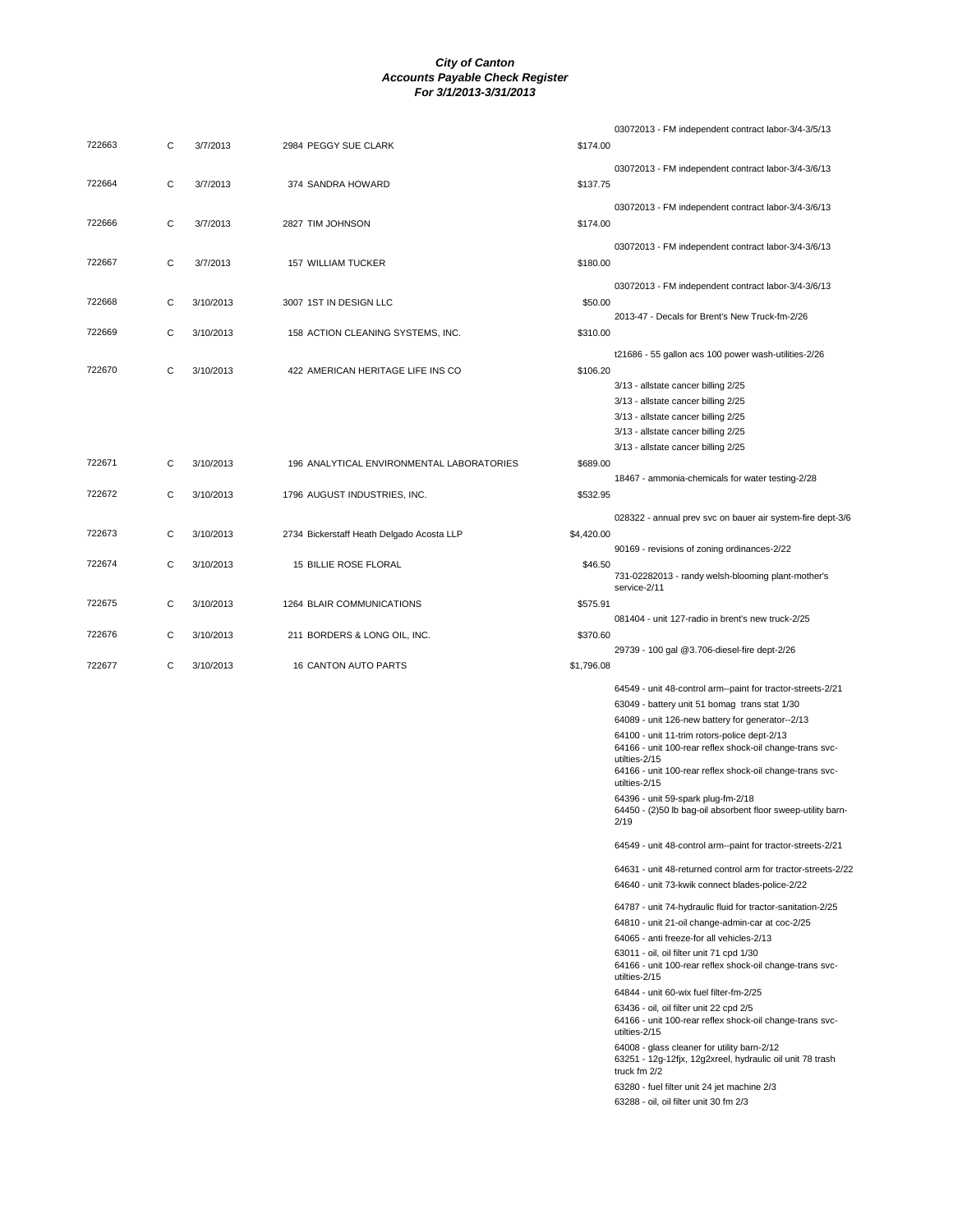|        |   |           |                                    |             | 63291 - oil filter, oil treatment unit 35 fm 2/3                                      |
|--------|---|-----------|------------------------------------|-------------|---------------------------------------------------------------------------------------|
|        |   |           |                                    |             | 63299 - windshield fluid 2/4                                                          |
|        |   |           |                                    |             | 63435 - oil absorbent shop 2/5                                                        |
|        |   |           |                                    |             | 63111 - disc brake rotor & pads unit 125 1/31                                         |
|        |   |           |                                    |             | 63441 - semi metallic, air filter unit 11 cpd 2/5                                     |
|        |   |           |                                    |             | 63566 - 6g2xreel, 6g-6mix, 6g-6mfa- oil line unit 48 2/6                              |
|        |   |           |                                    |             | 63836 - unit 31-fog lights installed-police-2/8                                       |
|        |   |           |                                    |             | 63837 - unit 100-valve stems-utilities-2/8                                            |
|        |   |           |                                    |             | 63060 - fuel filter unit 13 1/31                                                      |
|        |   |           |                                    |             | 63936 - battery conversion posts-wwtp-2/11                                            |
|        |   |           |                                    |             | 64018 - unit 48-by pass water hose-streets-2/12<br>63405 - oil filter unit 22 cpd 2/4 |
| 722679 | С | 3/10/2013 | 92 CARQUEST AUTO PARTS             | \$244.27    |                                                                                       |
|        |   |           |                                    |             | 7979-115698 - oil-oil filters-air filters-cyra-2/20                                   |
|        |   |           |                                    |             | 7979-115724 - wrench lubricating oil-maint-2/20                                       |
|        |   |           |                                    |             | 7979-115698 - oil-oil filters-air filters-cyra-2/20                                   |
|        |   |           |                                    |             | 7979-115247 - (2)3/8 deep sockets-fm-2/7                                              |
|        |   |           |                                    |             | 7979-115195 - sea foam mtr treatment-ultra black<br>powerbead-funnel-wwtp-2/6         |
|        |   |           |                                    |             | 7979-115195 - sea foam mtr treatment-ultra black                                      |
|        |   |           |                                    |             | powerbead-funnel-wwtp-2/6                                                             |
| 722680 | С | 3/10/2013 |                                    | \$440.00    | 7979-115698 - oil-oil filters-air filters-cyra-2/20                                   |
|        |   |           | 135 CARTER EQUIPMENT               |             |                                                                                       |
|        |   |           |                                    |             | 7309 - removed motor on belt filter press-repl-wwtp-2/25                              |
| 722681 | С | 3/10/2013 | 326 CASTILLIAN LODGE #141          | \$2,221.68  |                                                                                       |
|        |   |           |                                    |             | 3/13-2 - parking proceeds fm hwy 64 3/2                                               |
|        |   |           |                                    |             | 3/13-3 - parking proceeds fm hwy 64 3/1<br>3/13-1 - parking proceeds fm hwy 64 2/28   |
|        |   |           |                                    |             | 3/13 - parking proceeds fm hwy 64 3/3                                                 |
| 722682 | С | 3/10/2013 | 33 CRANDALL TRUCKING CO., INC.     | \$931.15    |                                                                                       |
|        |   |           |                                    |             | c-4386 - crushed rock delivered for stockpile-2/25                                    |
| 722683 | С | 3/10/2013 | 2994 DAVIS & STANTON               | \$140.00    |                                                                                       |
|        |   |           |                                    |             | 25414 - 20 service award pins-fire dept-2/28                                          |
| 722684 | C | 3/10/2013 | 1960 DIRECT ENERGY BUSINESS-DALLAS | \$13,787.28 |                                                                                       |
|        |   |           |                                    |             | 3/13-1060753 - direct energy mo statement 2/26                                        |
|        |   |           |                                    |             | 3/13-1151196 - 1st Monday In lot 1574 mo statement 2/23                               |
|        |   |           |                                    |             | 3/13-1060753 - direct energy mo statement 2/26                                        |
|        |   |           |                                    |             | 3/13-1060753 - direct energy mo statement 2/26                                        |
|        |   |           |                                    |             | 3/13-1060753 - direct energy mo statement 2/26                                        |
|        |   |           |                                    |             | 3/13-1096808 - 300 arnold paul rd mo statement 2/26                                   |
|        |   |           |                                    |             | 3/13-1098281 - 885 old kaufman mo statement 2/21                                      |
|        |   |           |                                    |             | 3/13-1060753 - direct energy mo statement 2/26                                        |
|        |   |           |                                    |             | 3/13-1060753 - direct energy mo statement 2/26                                        |
| 722685 | С | 3/10/2013 | 222 DIXIE PAPER CO. INC.           | \$2,594.60  | 394526 - trash bags-handwash-nabc hard surface cleaner-                               |
|        |   |           |                                    |             | fm-2/21                                                                               |
|        |   |           |                                    |             | 394526 - trash bags-handwash-nabc hard surface cleaner-<br>fm-2/21                    |
|        |   |           |                                    |             | 394526 - trash bags-handwash-nabc hard surface cleaner-                               |
|        |   |           |                                    |             | fm-2/21                                                                               |
|        |   |           |                                    |             | 394526 - trash bags-handwash-nabc hard surface cleaner-<br>fm-2/21                    |
|        |   |           |                                    |             | 394526 - trash bags-handwash-nabc hard surface cleaner-                               |
| 722686 | С | 3/10/2013 | 1038 DOUGLAS BELZER                | \$800.00    | $fm - 2/21$                                                                           |
|        |   |           |                                    |             |                                                                                       |
|        |   |           |                                    |             | 03022013 - food service inspections-02/14-03/02/13                                    |
|        |   |           |                                    |             | 03022013 - food service inspections-02/14-03/02/13                                    |
| 722687 | С | 3/10/2013 | 826 EAST TEXAS CABLE               | \$50.95     |                                                                                       |
|        |   |           |                                    |             | 003-05299/02262012 - monthly internet-fire dept-3/10                                  |
| 722688 | С | 3/10/2013 | 411 EAST TEXAS RADIATOR            | \$40.00     |                                                                                       |
|        |   |           |                                    |             | 03062013 - unit 78-repair oil line-tractor-fm-3/6                                     |
| 722689 | С | 3/10/2013 | 2067 FOUR BROTHERS                 | \$230.58    |                                                                                       |
|        |   |           |                                    |             | c3121980 - lawnmower blades-fm/parks-3/2                                              |
|        |   |           |                                    |             | c3121980 - lawnmower blades-fm/parks-3/2                                              |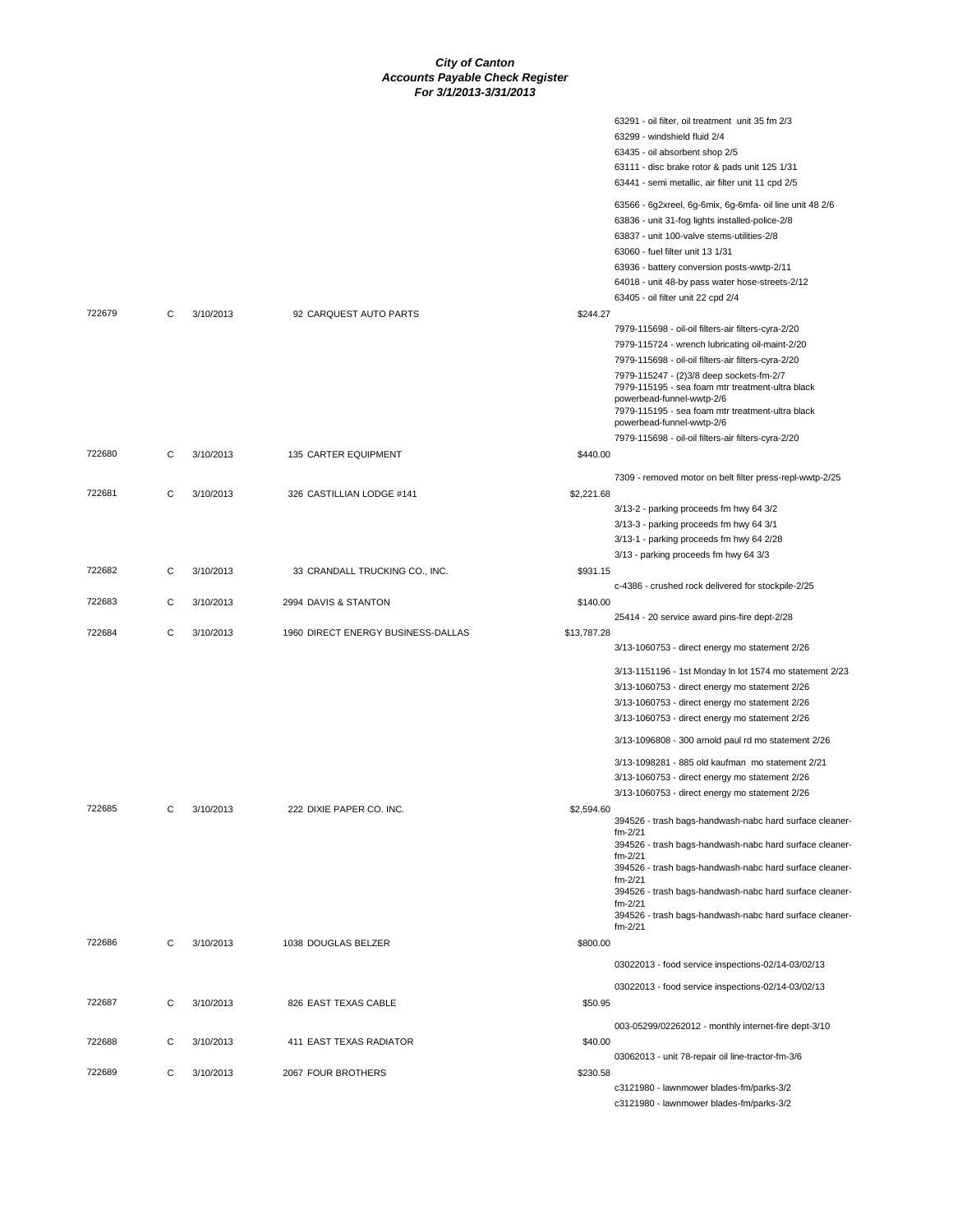c3121649 - unit 107-engine switch-grasshopper-streets-2/4

|        |   |           |                                   |            | w386669647-01 - chainsaw-repair & maint-air filter-fm-2/7                                                                  |
|--------|---|-----------|-----------------------------------|------------|----------------------------------------------------------------------------------------------------------------------------|
| 722690 | С | 3/10/2013 | 381 GARY BURTON ENGINEERING, INC. | \$2,335.81 |                                                                                                                            |
|        |   |           |                                   |            | 2919 - ww3-tceq sample-correspondence-2/28                                                                                 |
|        |   |           |                                   |            | 2901 - SW3P updated-2/28                                                                                                   |
|        |   |           |                                   |            | 2904 - bar screen-wwtp-comp contractors fin audit rpt-site                                                                 |
|        |   |           |                                   |            | $visit-2/28$                                                                                                               |
| 722691 | С | 3/10/2013 | 2652 GOOLSBEE TIRE                | \$1,280.59 |                                                                                                                            |
|        |   |           |                                   |            | -gs65868 - Engine 1 Tires-Fire Dept                                                                                        |
| 722692 | С | 3/10/2013 | 42 GW OIL COMPANY                 | \$369.00   |                                                                                                                            |
|        |   |           |                                   |            | 03052013 - 102.5 gal @3.60-utility barn diesel-3/5                                                                         |
| 722693 | С | 3/10/2013 | 2709 HBC BUILDING CENTER          | \$3,420.26 |                                                                                                                            |
|        |   |           |                                   |            | 05887/5 - burr cyl tun carb wg rr fm 2/14                                                                                  |
|        |   |           |                                   |            | 06053/5 - drill bits fm 2/26                                                                                               |
|        |   |           |                                   |            | 06049/5 - bulbs, ballast, connects, primer, etc fm 2/26                                                                    |
|        |   |           |                                   |            | 06031/5 - 2 cycle oil, saw chain shop 2/25                                                                                 |
|        |   |           |                                   |            |                                                                                                                            |
|        |   |           |                                   |            | 05858/5 - waste connect, washers, ptrap plastic shop 2/13                                                                  |
|        |   |           |                                   |            | 05855/5 - qtvalv 1/2 fipz3/80 dangle, waste cont shop2/13                                                                  |
|        |   |           |                                   |            | 05852/5 - splyfct 3/8x1/2c20 &24 ss shop 2/13<br>06028/5 - screws, voltage detect vac, straps, landscape<br>timber fm 2/25 |
|        |   |           |                                   |            | 05849/5 - union compr, caulk tube, copper tubing shop 2/13                                                                 |
|        |   |           |                                   |            | 05844/5 - floor tile, roller, paint tray, ant restroom fm 2/13                                                             |
|        |   |           |                                   |            |                                                                                                                            |
|        |   |           |                                   |            | 05842/5 - floor tile, roller, paint tray, ant restroom fm 2/13                                                             |
|        |   |           |                                   |            | 05833/5 - sch 40 adapter 2/12<br>05831/5 - tape, shower rings, liner, rod, liquid nails-shower<br>at shop 2/12             |
|        |   |           |                                   |            | 05830/5 - caulk silcn fm bathroom 2/12                                                                                     |
|        |   |           |                                   |            | 05818/5 - cement, c/z ext white fm 2/12                                                                                    |
|        |   |           |                                   |            | 5/05813/5 - caps, adapters, coups, tape, cylinder oxygen,<br>copper tube parks 2/12                                        |
|        |   |           |                                   |            | 5/05807/5 - rain gauge wwtp 2/11                                                                                           |
|        |   |           |                                   |            | 06073/5 - padlock reset cpd 2/27                                                                                           |
|        |   |           |                                   |            | 05802/5 - spark torch lighter, solder flo-temp fm 2/11<br>05882/5 - marking paint, handle wheel. 12' sq step stone, rv     |
|        |   |           |                                   |            | fm 2/14<br>06019/5 - smartlock, vertical & horizontal gray covers fm<br>2/22                                               |
|        |   |           |                                   |            | 05940/5 - filter furnace, hand spreadder fm 2/19                                                                           |
|        |   |           |                                   |            | 05929/5 - garden sprayer 2 gallon fm 2/18                                                                                  |
|        |   |           |                                   |            |                                                                                                                            |
|        |   |           |                                   |            | 05872/5 - splytoi3, a134 1/2f-m flx3/8m comp fit wtp 2/13                                                                  |
|        |   |           |                                   |            | 05930/5 - garden sprayer ant alley rr fm 2/18<br>05926/5 - vocoilenm prmred qt, semirough roller ant alley rr<br>fm 2/18   |
|        |   |           |                                   |            | 05914/5 - hillman hardware, insert poer#2phil2 dcl fm 2/15                                                                 |
|        |   |           |                                   |            | 05875/5 - round soapstone to mark steel to cut 2/14                                                                        |
|        |   |           |                                   |            | 05897/5 - bulbs shop 2/15                                                                                                  |
|        |   |           |                                   |            | 06076/5 - cd-hng-sq 4" stbrs cyra 2/27                                                                                     |
|        |   |           |                                   |            | 05/65/5 - c/z ext s/g tint gal gray rr fm 2/13                                                                             |
|        |   |           |                                   |            | 05860/5 - ext tube white shop sink 2/13                                                                                    |
|        |   |           |                                   |            | 05702/5 - conduit, connector, elbow, etc fm 2/4                                                                            |
|        |   |           |                                   |            | 0586385 - hillman hardware wtp 2/13<br>05862/5 - ring wax bowl, flange cstbrs, seal, hillman<br>hardware wtp 2/13          |
|        |   |           |                                   |            | 05997/5 - sply to 13, valves fm 2/21                                                                                       |
|        |   |           |                                   |            | 05916/5 - sch 40 coup wwtp 2/16                                                                                            |
|        |   |           |                                   |            | 06087/5 - mixed gas for chainsaw cfd 2/28                                                                                  |
|        |   |           |                                   |            | 05900/5 - corded phone trim, toilet seat shop 2/15                                                                         |
|        |   |           |                                   |            | 05730/5 - keys-blackwell house 2/5                                                                                         |
|        |   |           |                                   |            | 05748/5 - handle, stem sayco 9b-3c,3h, fm 2/6                                                                              |
|        |   |           |                                   |            | 05747/5 - sch 80 nipples, coups, tees, bushings wwtp 2/6                                                                   |
|        |   |           |                                   |            |                                                                                                                            |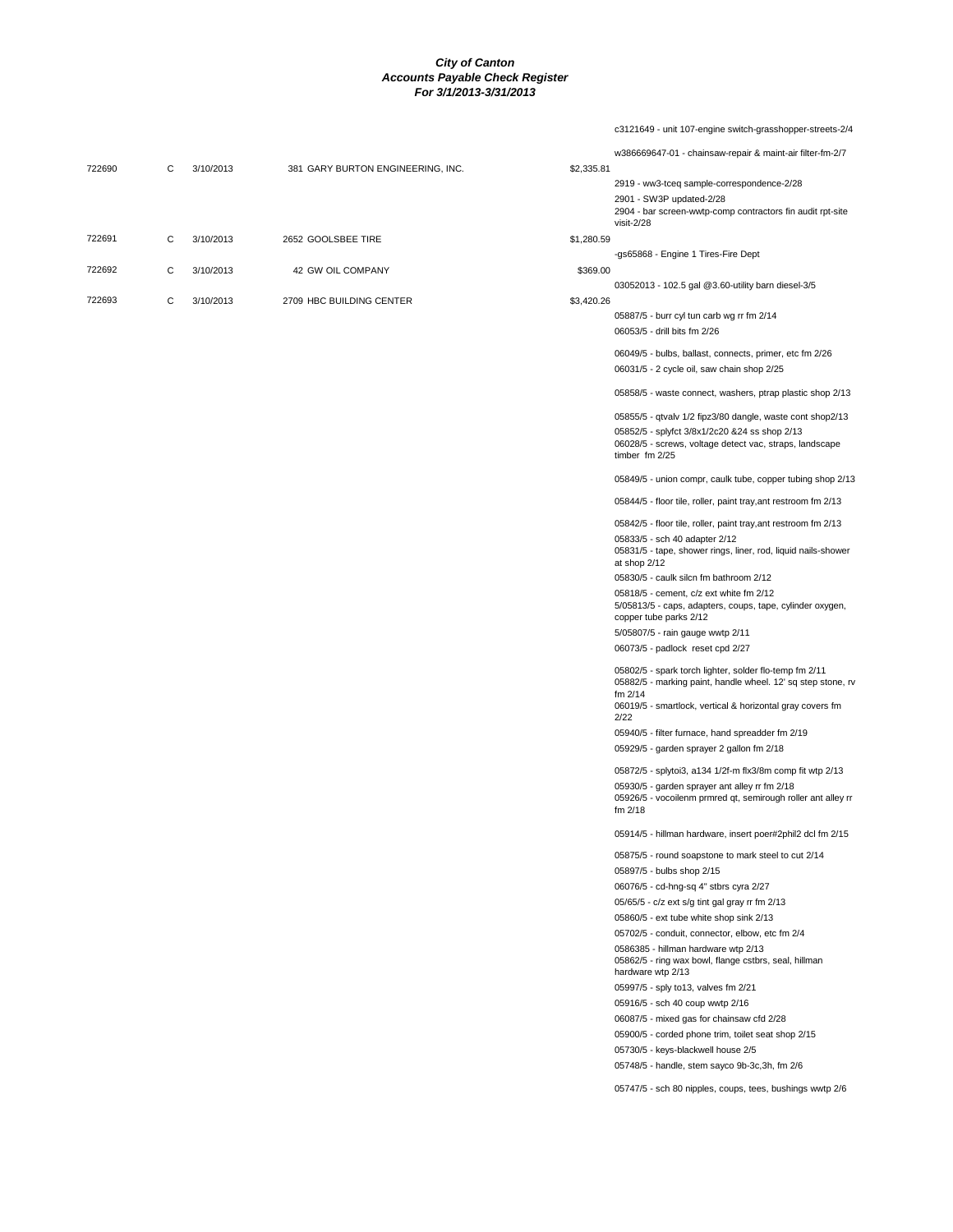|          | 05961/5 - pvc conduit, pvc elbow, coup, etc row 46 fm 2/19                                       |
|----------|--------------------------------------------------------------------------------------------------|
|          | 05945/5 - ext s/g tint gal, roller 2/19                                                          |
|          | 05953/5 - ext s/g white gal fm 2/19                                                              |
|          | 05940/5 - filter furnace, hand spreadder fm 2/19                                                 |
|          | 05935/5 - sch 40 pvc coupl, sch 80 pvc tee wwtp 2/18                                             |
|          | 05752/5 - ballasts, hardware, bulbs fm 2/6                                                       |
|          | 05735/5 - mirror holder kit coc 2/6                                                              |
|          | 05693/5 - yellow pine parks 2/2                                                                  |
|          | 05521/5 - sch 40 adapters, tees, clips, conn wire, copper<br>tube, etc parks 2/5                 |
|          | 05714/5 - drill bit, wallplate swithes cc 2/4                                                    |
|          | 05711/5 - offset conns, wallplate coc 2/4                                                        |
|          | 05704/5 - toggle switches, wall plates cc café 2/4                                               |
|          | 06012/5 - pvc reducer, outlet, hangr cond, adapter fm 2/22                                       |
|          | 05668/5 - ballasts, bulbs, drill bit fm 2/1                                                      |
|          | 05941/5 - filter furnace fm 2/19                                                                 |
|          | 05932/5 - 5/16 nutdriver shop 2/18                                                               |
|          | 05968/5 - liquid nail, battery sr citiz bldg 2/20                                                |
|          | 05668/5 - ballasts, bulbs, drill bit fm 2/1                                                      |
|          | 05999/5 - drain opener, connectors park restroom 2/21                                            |
|          | 05996/5 - comp connct, nipples, bushings, etc brush 1 foam<br>lines cfd 2/21                     |
|          | 05992/5 - 5 elect ballast fm 2/21                                                                |
|          | 05991/5 - comp connctr, sply toi3, ballast fm 2/21                                               |
|          |                                                                                                  |
|          | 05765/5 - sch 40 pvc, adapters, coups, bulbs, etc wwtp 2/7<br>05971/5 - bulbs sr citiz bldg 2/20 |
|          | 05964/5 - #4 1/2 200' solid braid for pressure washer 2/20                                       |
|          | 05796/5 - cylinder oxygen, map pro gas rest room fm 2/11                                         |
|          | 05775/5 - map pro gas 14.10 oz fm 2/8                                                            |
|          | 05974/5 - air filter coc 2/20                                                                    |
|          | 05773/5 - paint roller strs 2/8                                                                  |
|          | 05795/5 - cutting tip for torch 2/11                                                             |
|          | 05776/5 - epoxy pc crete plumb fm 2/8                                                            |
|          | 05-781/5 - solder no lead tube, cloth plumber plumb fm 2/8                                       |
|          | 05784/5 - solder plumbers kit fm 2/8                                                             |
|          | 05787/5 - 11/2x1/2 120grt, 11/2x1/2 60 grt flaps plumb fm                                        |
|          | 2/8                                                                                              |
|          | 05788/5 - cd-safety hasp parks 2/8                                                               |
|          | 05766/5 - sch 40 pvc, adapters, coups, bulbs, etc wwtp 2/7                                       |
| \$246.50 |                                                                                                  |
|          | 002475 - installed (4)fan cycling switches-civic ctr-2/27                                        |
| \$60.00  |                                                                                                  |
|          | r022587 - oxygen cylinder rental-wwtp-2/25                                                       |
| \$25.03  |                                                                                                  |
|          | 248260 - unit 32-fuel-fm-2/1                                                                     |
| \$73.00  |                                                                                                  |
|          |                                                                                                  |
|          | 13022600005857 - oil change-b sanfords unit-fire dept-2/26                                       |
| \$215.71 | 65972 - meter box-closeet auger-fm-2/26                                                          |
|          | 65972 - meter box-closeet auger-fm-2/26                                                          |
| \$79.50  |                                                                                                  |
|          | 316157 - unit 110-tire repair-police dept-2/7                                                    |
|          | 317385 - 2 bags seed prime ryegrass-parks-2/18                                                   |
|          | 315900 - unit 37-tire shop labor-fm-2/6                                                          |
| \$127.71 |                                                                                                  |
|          | 0891-399007 - trans hose fire dept 2/8                                                           |
|          | 0891-399015 - fuel hose fire dept 2/8                                                            |
|          |                                                                                                  |
|          | 0891-399811 - wiper blade, seat console unit 21 admin 2/12                                       |
|          | 0891-400208 - gator grip tool fm 2/14<br>0891-401371 - wiper blades unit 74 cpd 2/20             |
|          |                                                                                                  |

| 59 MITCHELL WELDING SUPPLY         | C<br>3/10/2013 | 722699 |
|------------------------------------|----------------|--------|
| 2837 MR D'S #2                     | C<br>3/10/2013 | 722700 |
| 2796 MR D'S 10 MINUTE OIL CHANGE   | C<br>3/10/2013 | 722701 |
| 256 NATIONAL SUPPLY CO., INC.      | C<br>3/10/2013 | 722702 |
| 1349 NORTHEAST TEXAS FARMERS CO-OP | C<br>3/10/2013 | 722703 |
| 294 O'REILLY AUTOMOTIVE INC.       | C<br>3/10/2013 | 722704 |
|                                    |                |        |

722698 C 3/10/2013 199 MAULDIN MECHANICAL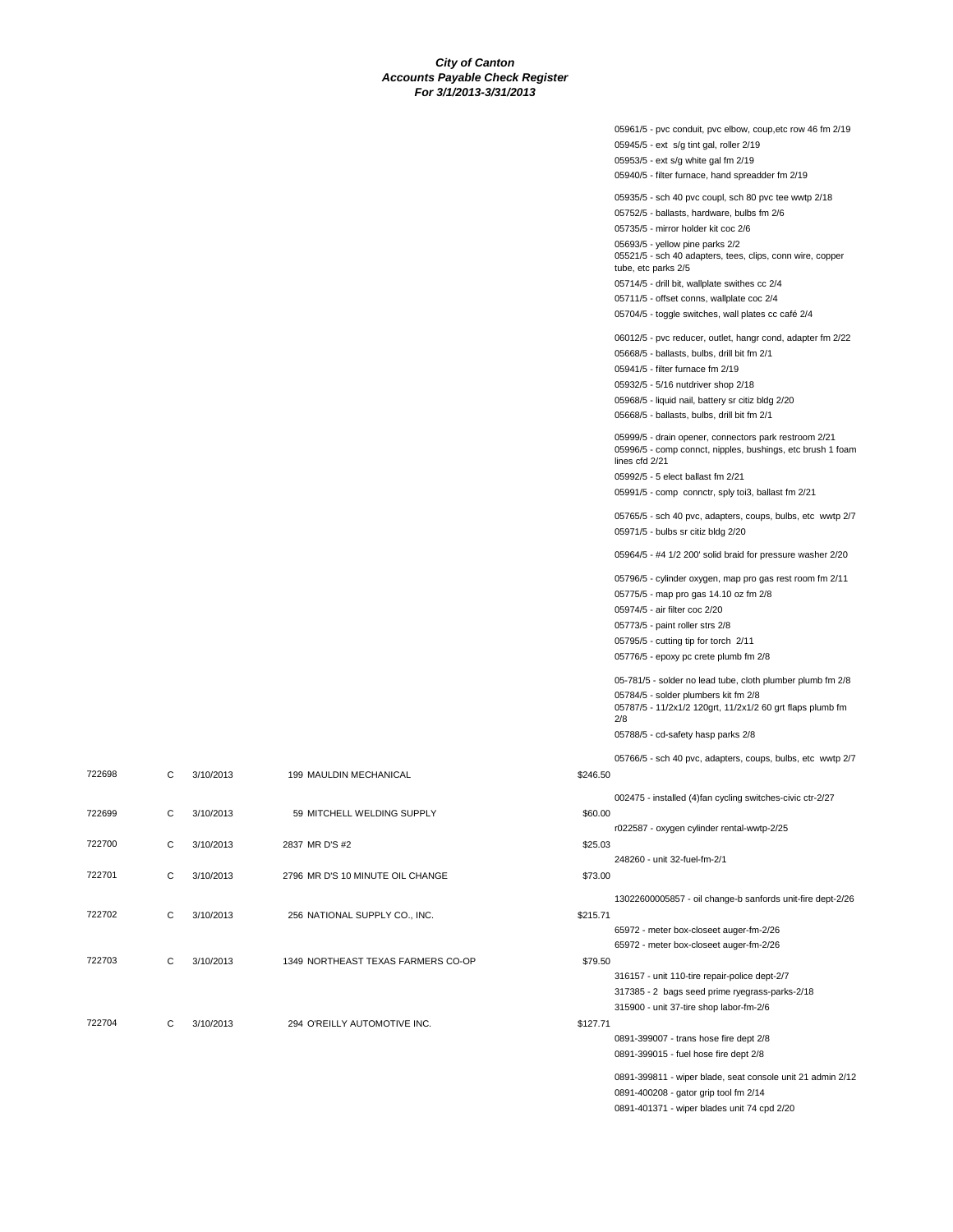| 722705<br>2936 PEOPLES<br>\$450.00<br>С<br>3/10/2013<br>0000104511/031613 - monthly internet-coc-3/1<br>722706<br>С<br>3/10/2013<br>2525 RAY RIDINGS BUICK GMC<br>\$93.50<br>54455 - unit 76-front end alignment-anim control-2/8<br>54503 - unit 21-state inspection-admin-2/12<br>722707<br>С<br>3/10/2013<br>391 REDI NATIONAL PEST ELIMINATORS<br>\$30.00<br>3/13-26570 - monthly pest control-fire dept-2/15<br>722708<br>С<br>\$520.00<br>3/10/2013<br>66 SITE SANITATION SERVICE<br>100-3/13 - portable toilet rentals-3/6<br>100-3/13 - portable toilet rentals-3/6<br>100-3/13 - portable toilet rentals-3/6<br>722709<br>С<br>3/10/2013<br>269 TENNANT SALES & SERVICE CO.<br>\$336.74<br>911500500 - power scrubber-prev maint-fm-2/22<br>911500501 - 6500 sweeper-prev maint-fm-2/22<br>722710<br>C<br>3/10/2013<br>2731 TITAN SERVICES GROUP<br>\$1,397.50<br>2003 - resolved kim's dataset conn-setup mike warren--coc-<br>2/5<br>2015 - asst mike celphone-asyst-debbie-remove malware-<br>vicki-2/7<br>2016 - corr internet-virus-spyware-ladeania-anim shelter-2/7<br>2020 - worked peoples corr internet chg-scanning mike-<br>setup copier-2/12<br>2023 - asst debra scan errors-worked w/usti for rita's drawer-<br>2/14<br>2035 - corr front gate iss-radio firmware-update firewall-fm-<br>2/27<br>2039 - updates-1099-kim-updated server after hours-2/27<br>722711<br>С<br>3/10/2013<br>\$689.87<br>2556 TRINITY MATERIALS, INC.<br>7140 299811 - 1 3/4 flex base-streets maint-2/25<br>722712<br>С<br>3/10/2013<br>2335 TRUE AND REAL ENTERPRISES<br>\$250.00<br>200 - install sign for DCL-fm-3/3<br>722713<br>С<br>3/10/2013<br>844 USA BLUE BOOK<br>\$97.53<br>897065 - 2 suction valve assemblies-wwtp-3/1<br>722714<br>С<br>3/10/2013<br>702 VAN ZANDT COUNTY APPRAISAL DISTRICT<br>\$7,645.72<br>03042013 - 2Q 2013 appraisal & collection district budget<br>alloc-3/4<br>03042013 - 2Q 2013 appraisal & collection district budget<br>alloc-3/4<br>722715<br>C<br>3/10/2013<br>17 VAN ZANDT NEWSPAPER LLC<br>\$1,227.70<br>306048 - classified ad-part time tram driver-fm-2/14<br>308161 - ad for bid-elevated storage tank-water dept-2/21<br>307178 - herald-ad-citizen of the year-2/28<br>305898 - herald-ad-election judge-2/14<br>305614 - classified-pt bathroom attendant-fm-2/10<br>306023 - classified-part time bathroom attendant-fm-2/14<br>306757 - 1/4 pg march guide-dry creek landing-fm-2/28<br>306756 - 1/2 pg march guide-civic ctr-2/28<br>307149 - legal notice-public hearing on annexation-2/7<br>307441 - legal notice-change in zoning-2/14<br>307439 - b young annexation-legal notice-2/21<br>305650 - classified-pt bathroom attendant-fm-2/14<br>722716<br>3/10/2013<br>139 VERIZON SOUTHWEST<br>\$1,103.45<br>С<br>3/13-030109 - 903-567-1500 mun crt mo statement 2/28<br>3/13-283214992 - 903-1el-1706 fm mo statement 2/25<br>3/13-060530 - 903-567-2470 mo statement 2/28<br>3/13-061211 - 903-567-4880 anim shelt mo statement 2/28<br>3/13-110420 - 903-567-2920 fm mo statement 2/28<br>3/13-840126 - sr citizens bldg mo statement 2/25<br>3/13-950823 - 903-567-1134 fm mo statement 2/25<br>3/13-060621 - 903-567-0319 cfd mo statement 2/25<br>3/13-960906 - 903-1rt-6452 mo statement 2/25 |  |  | 0891-401789 - lic fastener cpd 2/22 |
|-------------------------------------------------------------------------------------------------------------------------------------------------------------------------------------------------------------------------------------------------------------------------------------------------------------------------------------------------------------------------------------------------------------------------------------------------------------------------------------------------------------------------------------------------------------------------------------------------------------------------------------------------------------------------------------------------------------------------------------------------------------------------------------------------------------------------------------------------------------------------------------------------------------------------------------------------------------------------------------------------------------------------------------------------------------------------------------------------------------------------------------------------------------------------------------------------------------------------------------------------------------------------------------------------------------------------------------------------------------------------------------------------------------------------------------------------------------------------------------------------------------------------------------------------------------------------------------------------------------------------------------------------------------------------------------------------------------------------------------------------------------------------------------------------------------------------------------------------------------------------------------------------------------------------------------------------------------------------------------------------------------------------------------------------------------------------------------------------------------------------------------------------------------------------------------------------------------------------------------------------------------------------------------------------------------------------------------------------------------------------------------------------------------------------------------------------------------------------------------------------------------------------------------------------------------------------------------------------------------------------------------------------------------------------------------------------------------------------------------------------------------------------------------------------------------------------------------------------------------------------------------------------------------------------------------------------------------------------------------------------------------------------------------------------------------------------------------------------------------------------------------------------------------------------------------------------------------------------------------------------------------------------|--|--|-------------------------------------|
|                                                                                                                                                                                                                                                                                                                                                                                                                                                                                                                                                                                                                                                                                                                                                                                                                                                                                                                                                                                                                                                                                                                                                                                                                                                                                                                                                                                                                                                                                                                                                                                                                                                                                                                                                                                                                                                                                                                                                                                                                                                                                                                                                                                                                                                                                                                                                                                                                                                                                                                                                                                                                                                                                                                                                                                                                                                                                                                                                                                                                                                                                                                                                                                                                                                                         |  |  |                                     |
|                                                                                                                                                                                                                                                                                                                                                                                                                                                                                                                                                                                                                                                                                                                                                                                                                                                                                                                                                                                                                                                                                                                                                                                                                                                                                                                                                                                                                                                                                                                                                                                                                                                                                                                                                                                                                                                                                                                                                                                                                                                                                                                                                                                                                                                                                                                                                                                                                                                                                                                                                                                                                                                                                                                                                                                                                                                                                                                                                                                                                                                                                                                                                                                                                                                                         |  |  |                                     |
|                                                                                                                                                                                                                                                                                                                                                                                                                                                                                                                                                                                                                                                                                                                                                                                                                                                                                                                                                                                                                                                                                                                                                                                                                                                                                                                                                                                                                                                                                                                                                                                                                                                                                                                                                                                                                                                                                                                                                                                                                                                                                                                                                                                                                                                                                                                                                                                                                                                                                                                                                                                                                                                                                                                                                                                                                                                                                                                                                                                                                                                                                                                                                                                                                                                                         |  |  |                                     |
|                                                                                                                                                                                                                                                                                                                                                                                                                                                                                                                                                                                                                                                                                                                                                                                                                                                                                                                                                                                                                                                                                                                                                                                                                                                                                                                                                                                                                                                                                                                                                                                                                                                                                                                                                                                                                                                                                                                                                                                                                                                                                                                                                                                                                                                                                                                                                                                                                                                                                                                                                                                                                                                                                                                                                                                                                                                                                                                                                                                                                                                                                                                                                                                                                                                                         |  |  |                                     |
|                                                                                                                                                                                                                                                                                                                                                                                                                                                                                                                                                                                                                                                                                                                                                                                                                                                                                                                                                                                                                                                                                                                                                                                                                                                                                                                                                                                                                                                                                                                                                                                                                                                                                                                                                                                                                                                                                                                                                                                                                                                                                                                                                                                                                                                                                                                                                                                                                                                                                                                                                                                                                                                                                                                                                                                                                                                                                                                                                                                                                                                                                                                                                                                                                                                                         |  |  |                                     |
|                                                                                                                                                                                                                                                                                                                                                                                                                                                                                                                                                                                                                                                                                                                                                                                                                                                                                                                                                                                                                                                                                                                                                                                                                                                                                                                                                                                                                                                                                                                                                                                                                                                                                                                                                                                                                                                                                                                                                                                                                                                                                                                                                                                                                                                                                                                                                                                                                                                                                                                                                                                                                                                                                                                                                                                                                                                                                                                                                                                                                                                                                                                                                                                                                                                                         |  |  |                                     |
|                                                                                                                                                                                                                                                                                                                                                                                                                                                                                                                                                                                                                                                                                                                                                                                                                                                                                                                                                                                                                                                                                                                                                                                                                                                                                                                                                                                                                                                                                                                                                                                                                                                                                                                                                                                                                                                                                                                                                                                                                                                                                                                                                                                                                                                                                                                                                                                                                                                                                                                                                                                                                                                                                                                                                                                                                                                                                                                                                                                                                                                                                                                                                                                                                                                                         |  |  |                                     |
|                                                                                                                                                                                                                                                                                                                                                                                                                                                                                                                                                                                                                                                                                                                                                                                                                                                                                                                                                                                                                                                                                                                                                                                                                                                                                                                                                                                                                                                                                                                                                                                                                                                                                                                                                                                                                                                                                                                                                                                                                                                                                                                                                                                                                                                                                                                                                                                                                                                                                                                                                                                                                                                                                                                                                                                                                                                                                                                                                                                                                                                                                                                                                                                                                                                                         |  |  |                                     |
|                                                                                                                                                                                                                                                                                                                                                                                                                                                                                                                                                                                                                                                                                                                                                                                                                                                                                                                                                                                                                                                                                                                                                                                                                                                                                                                                                                                                                                                                                                                                                                                                                                                                                                                                                                                                                                                                                                                                                                                                                                                                                                                                                                                                                                                                                                                                                                                                                                                                                                                                                                                                                                                                                                                                                                                                                                                                                                                                                                                                                                                                                                                                                                                                                                                                         |  |  |                                     |
|                                                                                                                                                                                                                                                                                                                                                                                                                                                                                                                                                                                                                                                                                                                                                                                                                                                                                                                                                                                                                                                                                                                                                                                                                                                                                                                                                                                                                                                                                                                                                                                                                                                                                                                                                                                                                                                                                                                                                                                                                                                                                                                                                                                                                                                                                                                                                                                                                                                                                                                                                                                                                                                                                                                                                                                                                                                                                                                                                                                                                                                                                                                                                                                                                                                                         |  |  |                                     |
|                                                                                                                                                                                                                                                                                                                                                                                                                                                                                                                                                                                                                                                                                                                                                                                                                                                                                                                                                                                                                                                                                                                                                                                                                                                                                                                                                                                                                                                                                                                                                                                                                                                                                                                                                                                                                                                                                                                                                                                                                                                                                                                                                                                                                                                                                                                                                                                                                                                                                                                                                                                                                                                                                                                                                                                                                                                                                                                                                                                                                                                                                                                                                                                                                                                                         |  |  |                                     |
|                                                                                                                                                                                                                                                                                                                                                                                                                                                                                                                                                                                                                                                                                                                                                                                                                                                                                                                                                                                                                                                                                                                                                                                                                                                                                                                                                                                                                                                                                                                                                                                                                                                                                                                                                                                                                                                                                                                                                                                                                                                                                                                                                                                                                                                                                                                                                                                                                                                                                                                                                                                                                                                                                                                                                                                                                                                                                                                                                                                                                                                                                                                                                                                                                                                                         |  |  |                                     |
|                                                                                                                                                                                                                                                                                                                                                                                                                                                                                                                                                                                                                                                                                                                                                                                                                                                                                                                                                                                                                                                                                                                                                                                                                                                                                                                                                                                                                                                                                                                                                                                                                                                                                                                                                                                                                                                                                                                                                                                                                                                                                                                                                                                                                                                                                                                                                                                                                                                                                                                                                                                                                                                                                                                                                                                                                                                                                                                                                                                                                                                                                                                                                                                                                                                                         |  |  |                                     |
|                                                                                                                                                                                                                                                                                                                                                                                                                                                                                                                                                                                                                                                                                                                                                                                                                                                                                                                                                                                                                                                                                                                                                                                                                                                                                                                                                                                                                                                                                                                                                                                                                                                                                                                                                                                                                                                                                                                                                                                                                                                                                                                                                                                                                                                                                                                                                                                                                                                                                                                                                                                                                                                                                                                                                                                                                                                                                                                                                                                                                                                                                                                                                                                                                                                                         |  |  |                                     |
|                                                                                                                                                                                                                                                                                                                                                                                                                                                                                                                                                                                                                                                                                                                                                                                                                                                                                                                                                                                                                                                                                                                                                                                                                                                                                                                                                                                                                                                                                                                                                                                                                                                                                                                                                                                                                                                                                                                                                                                                                                                                                                                                                                                                                                                                                                                                                                                                                                                                                                                                                                                                                                                                                                                                                                                                                                                                                                                                                                                                                                                                                                                                                                                                                                                                         |  |  |                                     |
|                                                                                                                                                                                                                                                                                                                                                                                                                                                                                                                                                                                                                                                                                                                                                                                                                                                                                                                                                                                                                                                                                                                                                                                                                                                                                                                                                                                                                                                                                                                                                                                                                                                                                                                                                                                                                                                                                                                                                                                                                                                                                                                                                                                                                                                                                                                                                                                                                                                                                                                                                                                                                                                                                                                                                                                                                                                                                                                                                                                                                                                                                                                                                                                                                                                                         |  |  |                                     |
|                                                                                                                                                                                                                                                                                                                                                                                                                                                                                                                                                                                                                                                                                                                                                                                                                                                                                                                                                                                                                                                                                                                                                                                                                                                                                                                                                                                                                                                                                                                                                                                                                                                                                                                                                                                                                                                                                                                                                                                                                                                                                                                                                                                                                                                                                                                                                                                                                                                                                                                                                                                                                                                                                                                                                                                                                                                                                                                                                                                                                                                                                                                                                                                                                                                                         |  |  |                                     |
|                                                                                                                                                                                                                                                                                                                                                                                                                                                                                                                                                                                                                                                                                                                                                                                                                                                                                                                                                                                                                                                                                                                                                                                                                                                                                                                                                                                                                                                                                                                                                                                                                                                                                                                                                                                                                                                                                                                                                                                                                                                                                                                                                                                                                                                                                                                                                                                                                                                                                                                                                                                                                                                                                                                                                                                                                                                                                                                                                                                                                                                                                                                                                                                                                                                                         |  |  |                                     |
|                                                                                                                                                                                                                                                                                                                                                                                                                                                                                                                                                                                                                                                                                                                                                                                                                                                                                                                                                                                                                                                                                                                                                                                                                                                                                                                                                                                                                                                                                                                                                                                                                                                                                                                                                                                                                                                                                                                                                                                                                                                                                                                                                                                                                                                                                                                                                                                                                                                                                                                                                                                                                                                                                                                                                                                                                                                                                                                                                                                                                                                                                                                                                                                                                                                                         |  |  |                                     |
|                                                                                                                                                                                                                                                                                                                                                                                                                                                                                                                                                                                                                                                                                                                                                                                                                                                                                                                                                                                                                                                                                                                                                                                                                                                                                                                                                                                                                                                                                                                                                                                                                                                                                                                                                                                                                                                                                                                                                                                                                                                                                                                                                                                                                                                                                                                                                                                                                                                                                                                                                                                                                                                                                                                                                                                                                                                                                                                                                                                                                                                                                                                                                                                                                                                                         |  |  |                                     |
|                                                                                                                                                                                                                                                                                                                                                                                                                                                                                                                                                                                                                                                                                                                                                                                                                                                                                                                                                                                                                                                                                                                                                                                                                                                                                                                                                                                                                                                                                                                                                                                                                                                                                                                                                                                                                                                                                                                                                                                                                                                                                                                                                                                                                                                                                                                                                                                                                                                                                                                                                                                                                                                                                                                                                                                                                                                                                                                                                                                                                                                                                                                                                                                                                                                                         |  |  |                                     |
|                                                                                                                                                                                                                                                                                                                                                                                                                                                                                                                                                                                                                                                                                                                                                                                                                                                                                                                                                                                                                                                                                                                                                                                                                                                                                                                                                                                                                                                                                                                                                                                                                                                                                                                                                                                                                                                                                                                                                                                                                                                                                                                                                                                                                                                                                                                                                                                                                                                                                                                                                                                                                                                                                                                                                                                                                                                                                                                                                                                                                                                                                                                                                                                                                                                                         |  |  |                                     |
|                                                                                                                                                                                                                                                                                                                                                                                                                                                                                                                                                                                                                                                                                                                                                                                                                                                                                                                                                                                                                                                                                                                                                                                                                                                                                                                                                                                                                                                                                                                                                                                                                                                                                                                                                                                                                                                                                                                                                                                                                                                                                                                                                                                                                                                                                                                                                                                                                                                                                                                                                                                                                                                                                                                                                                                                                                                                                                                                                                                                                                                                                                                                                                                                                                                                         |  |  |                                     |
|                                                                                                                                                                                                                                                                                                                                                                                                                                                                                                                                                                                                                                                                                                                                                                                                                                                                                                                                                                                                                                                                                                                                                                                                                                                                                                                                                                                                                                                                                                                                                                                                                                                                                                                                                                                                                                                                                                                                                                                                                                                                                                                                                                                                                                                                                                                                                                                                                                                                                                                                                                                                                                                                                                                                                                                                                                                                                                                                                                                                                                                                                                                                                                                                                                                                         |  |  |                                     |
|                                                                                                                                                                                                                                                                                                                                                                                                                                                                                                                                                                                                                                                                                                                                                                                                                                                                                                                                                                                                                                                                                                                                                                                                                                                                                                                                                                                                                                                                                                                                                                                                                                                                                                                                                                                                                                                                                                                                                                                                                                                                                                                                                                                                                                                                                                                                                                                                                                                                                                                                                                                                                                                                                                                                                                                                                                                                                                                                                                                                                                                                                                                                                                                                                                                                         |  |  |                                     |
|                                                                                                                                                                                                                                                                                                                                                                                                                                                                                                                                                                                                                                                                                                                                                                                                                                                                                                                                                                                                                                                                                                                                                                                                                                                                                                                                                                                                                                                                                                                                                                                                                                                                                                                                                                                                                                                                                                                                                                                                                                                                                                                                                                                                                                                                                                                                                                                                                                                                                                                                                                                                                                                                                                                                                                                                                                                                                                                                                                                                                                                                                                                                                                                                                                                                         |  |  |                                     |
|                                                                                                                                                                                                                                                                                                                                                                                                                                                                                                                                                                                                                                                                                                                                                                                                                                                                                                                                                                                                                                                                                                                                                                                                                                                                                                                                                                                                                                                                                                                                                                                                                                                                                                                                                                                                                                                                                                                                                                                                                                                                                                                                                                                                                                                                                                                                                                                                                                                                                                                                                                                                                                                                                                                                                                                                                                                                                                                                                                                                                                                                                                                                                                                                                                                                         |  |  |                                     |
|                                                                                                                                                                                                                                                                                                                                                                                                                                                                                                                                                                                                                                                                                                                                                                                                                                                                                                                                                                                                                                                                                                                                                                                                                                                                                                                                                                                                                                                                                                                                                                                                                                                                                                                                                                                                                                                                                                                                                                                                                                                                                                                                                                                                                                                                                                                                                                                                                                                                                                                                                                                                                                                                                                                                                                                                                                                                                                                                                                                                                                                                                                                                                                                                                                                                         |  |  |                                     |
|                                                                                                                                                                                                                                                                                                                                                                                                                                                                                                                                                                                                                                                                                                                                                                                                                                                                                                                                                                                                                                                                                                                                                                                                                                                                                                                                                                                                                                                                                                                                                                                                                                                                                                                                                                                                                                                                                                                                                                                                                                                                                                                                                                                                                                                                                                                                                                                                                                                                                                                                                                                                                                                                                                                                                                                                                                                                                                                                                                                                                                                                                                                                                                                                                                                                         |  |  |                                     |
|                                                                                                                                                                                                                                                                                                                                                                                                                                                                                                                                                                                                                                                                                                                                                                                                                                                                                                                                                                                                                                                                                                                                                                                                                                                                                                                                                                                                                                                                                                                                                                                                                                                                                                                                                                                                                                                                                                                                                                                                                                                                                                                                                                                                                                                                                                                                                                                                                                                                                                                                                                                                                                                                                                                                                                                                                                                                                                                                                                                                                                                                                                                                                                                                                                                                         |  |  |                                     |
|                                                                                                                                                                                                                                                                                                                                                                                                                                                                                                                                                                                                                                                                                                                                                                                                                                                                                                                                                                                                                                                                                                                                                                                                                                                                                                                                                                                                                                                                                                                                                                                                                                                                                                                                                                                                                                                                                                                                                                                                                                                                                                                                                                                                                                                                                                                                                                                                                                                                                                                                                                                                                                                                                                                                                                                                                                                                                                                                                                                                                                                                                                                                                                                                                                                                         |  |  |                                     |
|                                                                                                                                                                                                                                                                                                                                                                                                                                                                                                                                                                                                                                                                                                                                                                                                                                                                                                                                                                                                                                                                                                                                                                                                                                                                                                                                                                                                                                                                                                                                                                                                                                                                                                                                                                                                                                                                                                                                                                                                                                                                                                                                                                                                                                                                                                                                                                                                                                                                                                                                                                                                                                                                                                                                                                                                                                                                                                                                                                                                                                                                                                                                                                                                                                                                         |  |  |                                     |
|                                                                                                                                                                                                                                                                                                                                                                                                                                                                                                                                                                                                                                                                                                                                                                                                                                                                                                                                                                                                                                                                                                                                                                                                                                                                                                                                                                                                                                                                                                                                                                                                                                                                                                                                                                                                                                                                                                                                                                                                                                                                                                                                                                                                                                                                                                                                                                                                                                                                                                                                                                                                                                                                                                                                                                                                                                                                                                                                                                                                                                                                                                                                                                                                                                                                         |  |  |                                     |
|                                                                                                                                                                                                                                                                                                                                                                                                                                                                                                                                                                                                                                                                                                                                                                                                                                                                                                                                                                                                                                                                                                                                                                                                                                                                                                                                                                                                                                                                                                                                                                                                                                                                                                                                                                                                                                                                                                                                                                                                                                                                                                                                                                                                                                                                                                                                                                                                                                                                                                                                                                                                                                                                                                                                                                                                                                                                                                                                                                                                                                                                                                                                                                                                                                                                         |  |  |                                     |
|                                                                                                                                                                                                                                                                                                                                                                                                                                                                                                                                                                                                                                                                                                                                                                                                                                                                                                                                                                                                                                                                                                                                                                                                                                                                                                                                                                                                                                                                                                                                                                                                                                                                                                                                                                                                                                                                                                                                                                                                                                                                                                                                                                                                                                                                                                                                                                                                                                                                                                                                                                                                                                                                                                                                                                                                                                                                                                                                                                                                                                                                                                                                                                                                                                                                         |  |  |                                     |
|                                                                                                                                                                                                                                                                                                                                                                                                                                                                                                                                                                                                                                                                                                                                                                                                                                                                                                                                                                                                                                                                                                                                                                                                                                                                                                                                                                                                                                                                                                                                                                                                                                                                                                                                                                                                                                                                                                                                                                                                                                                                                                                                                                                                                                                                                                                                                                                                                                                                                                                                                                                                                                                                                                                                                                                                                                                                                                                                                                                                                                                                                                                                                                                                                                                                         |  |  |                                     |
|                                                                                                                                                                                                                                                                                                                                                                                                                                                                                                                                                                                                                                                                                                                                                                                                                                                                                                                                                                                                                                                                                                                                                                                                                                                                                                                                                                                                                                                                                                                                                                                                                                                                                                                                                                                                                                                                                                                                                                                                                                                                                                                                                                                                                                                                                                                                                                                                                                                                                                                                                                                                                                                                                                                                                                                                                                                                                                                                                                                                                                                                                                                                                                                                                                                                         |  |  |                                     |
|                                                                                                                                                                                                                                                                                                                                                                                                                                                                                                                                                                                                                                                                                                                                                                                                                                                                                                                                                                                                                                                                                                                                                                                                                                                                                                                                                                                                                                                                                                                                                                                                                                                                                                                                                                                                                                                                                                                                                                                                                                                                                                                                                                                                                                                                                                                                                                                                                                                                                                                                                                                                                                                                                                                                                                                                                                                                                                                                                                                                                                                                                                                                                                                                                                                                         |  |  |                                     |
|                                                                                                                                                                                                                                                                                                                                                                                                                                                                                                                                                                                                                                                                                                                                                                                                                                                                                                                                                                                                                                                                                                                                                                                                                                                                                                                                                                                                                                                                                                                                                                                                                                                                                                                                                                                                                                                                                                                                                                                                                                                                                                                                                                                                                                                                                                                                                                                                                                                                                                                                                                                                                                                                                                                                                                                                                                                                                                                                                                                                                                                                                                                                                                                                                                                                         |  |  |                                     |
|                                                                                                                                                                                                                                                                                                                                                                                                                                                                                                                                                                                                                                                                                                                                                                                                                                                                                                                                                                                                                                                                                                                                                                                                                                                                                                                                                                                                                                                                                                                                                                                                                                                                                                                                                                                                                                                                                                                                                                                                                                                                                                                                                                                                                                                                                                                                                                                                                                                                                                                                                                                                                                                                                                                                                                                                                                                                                                                                                                                                                                                                                                                                                                                                                                                                         |  |  |                                     |
|                                                                                                                                                                                                                                                                                                                                                                                                                                                                                                                                                                                                                                                                                                                                                                                                                                                                                                                                                                                                                                                                                                                                                                                                                                                                                                                                                                                                                                                                                                                                                                                                                                                                                                                                                                                                                                                                                                                                                                                                                                                                                                                                                                                                                                                                                                                                                                                                                                                                                                                                                                                                                                                                                                                                                                                                                                                                                                                                                                                                                                                                                                                                                                                                                                                                         |  |  |                                     |
|                                                                                                                                                                                                                                                                                                                                                                                                                                                                                                                                                                                                                                                                                                                                                                                                                                                                                                                                                                                                                                                                                                                                                                                                                                                                                                                                                                                                                                                                                                                                                                                                                                                                                                                                                                                                                                                                                                                                                                                                                                                                                                                                                                                                                                                                                                                                                                                                                                                                                                                                                                                                                                                                                                                                                                                                                                                                                                                                                                                                                                                                                                                                                                                                                                                                         |  |  |                                     |
|                                                                                                                                                                                                                                                                                                                                                                                                                                                                                                                                                                                                                                                                                                                                                                                                                                                                                                                                                                                                                                                                                                                                                                                                                                                                                                                                                                                                                                                                                                                                                                                                                                                                                                                                                                                                                                                                                                                                                                                                                                                                                                                                                                                                                                                                                                                                                                                                                                                                                                                                                                                                                                                                                                                                                                                                                                                                                                                                                                                                                                                                                                                                                                                                                                                                         |  |  |                                     |
|                                                                                                                                                                                                                                                                                                                                                                                                                                                                                                                                                                                                                                                                                                                                                                                                                                                                                                                                                                                                                                                                                                                                                                                                                                                                                                                                                                                                                                                                                                                                                                                                                                                                                                                                                                                                                                                                                                                                                                                                                                                                                                                                                                                                                                                                                                                                                                                                                                                                                                                                                                                                                                                                                                                                                                                                                                                                                                                                                                                                                                                                                                                                                                                                                                                                         |  |  |                                     |
|                                                                                                                                                                                                                                                                                                                                                                                                                                                                                                                                                                                                                                                                                                                                                                                                                                                                                                                                                                                                                                                                                                                                                                                                                                                                                                                                                                                                                                                                                                                                                                                                                                                                                                                                                                                                                                                                                                                                                                                                                                                                                                                                                                                                                                                                                                                                                                                                                                                                                                                                                                                                                                                                                                                                                                                                                                                                                                                                                                                                                                                                                                                                                                                                                                                                         |  |  |                                     |
|                                                                                                                                                                                                                                                                                                                                                                                                                                                                                                                                                                                                                                                                                                                                                                                                                                                                                                                                                                                                                                                                                                                                                                                                                                                                                                                                                                                                                                                                                                                                                                                                                                                                                                                                                                                                                                                                                                                                                                                                                                                                                                                                                                                                                                                                                                                                                                                                                                                                                                                                                                                                                                                                                                                                                                                                                                                                                                                                                                                                                                                                                                                                                                                                                                                                         |  |  |                                     |
|                                                                                                                                                                                                                                                                                                                                                                                                                                                                                                                                                                                                                                                                                                                                                                                                                                                                                                                                                                                                                                                                                                                                                                                                                                                                                                                                                                                                                                                                                                                                                                                                                                                                                                                                                                                                                                                                                                                                                                                                                                                                                                                                                                                                                                                                                                                                                                                                                                                                                                                                                                                                                                                                                                                                                                                                                                                                                                                                                                                                                                                                                                                                                                                                                                                                         |  |  |                                     |
|                                                                                                                                                                                                                                                                                                                                                                                                                                                                                                                                                                                                                                                                                                                                                                                                                                                                                                                                                                                                                                                                                                                                                                                                                                                                                                                                                                                                                                                                                                                                                                                                                                                                                                                                                                                                                                                                                                                                                                                                                                                                                                                                                                                                                                                                                                                                                                                                                                                                                                                                                                                                                                                                                                                                                                                                                                                                                                                                                                                                                                                                                                                                                                                                                                                                         |  |  |                                     |
|                                                                                                                                                                                                                                                                                                                                                                                                                                                                                                                                                                                                                                                                                                                                                                                                                                                                                                                                                                                                                                                                                                                                                                                                                                                                                                                                                                                                                                                                                                                                                                                                                                                                                                                                                                                                                                                                                                                                                                                                                                                                                                                                                                                                                                                                                                                                                                                                                                                                                                                                                                                                                                                                                                                                                                                                                                                                                                                                                                                                                                                                                                                                                                                                                                                                         |  |  |                                     |
|                                                                                                                                                                                                                                                                                                                                                                                                                                                                                                                                                                                                                                                                                                                                                                                                                                                                                                                                                                                                                                                                                                                                                                                                                                                                                                                                                                                                                                                                                                                                                                                                                                                                                                                                                                                                                                                                                                                                                                                                                                                                                                                                                                                                                                                                                                                                                                                                                                                                                                                                                                                                                                                                                                                                                                                                                                                                                                                                                                                                                                                                                                                                                                                                                                                                         |  |  |                                     |
|                                                                                                                                                                                                                                                                                                                                                                                                                                                                                                                                                                                                                                                                                                                                                                                                                                                                                                                                                                                                                                                                                                                                                                                                                                                                                                                                                                                                                                                                                                                                                                                                                                                                                                                                                                                                                                                                                                                                                                                                                                                                                                                                                                                                                                                                                                                                                                                                                                                                                                                                                                                                                                                                                                                                                                                                                                                                                                                                                                                                                                                                                                                                                                                                                                                                         |  |  |                                     |
|                                                                                                                                                                                                                                                                                                                                                                                                                                                                                                                                                                                                                                                                                                                                                                                                                                                                                                                                                                                                                                                                                                                                                                                                                                                                                                                                                                                                                                                                                                                                                                                                                                                                                                                                                                                                                                                                                                                                                                                                                                                                                                                                                                                                                                                                                                                                                                                                                                                                                                                                                                                                                                                                                                                                                                                                                                                                                                                                                                                                                                                                                                                                                                                                                                                                         |  |  |                                     |
|                                                                                                                                                                                                                                                                                                                                                                                                                                                                                                                                                                                                                                                                                                                                                                                                                                                                                                                                                                                                                                                                                                                                                                                                                                                                                                                                                                                                                                                                                                                                                                                                                                                                                                                                                                                                                                                                                                                                                                                                                                                                                                                                                                                                                                                                                                                                                                                                                                                                                                                                                                                                                                                                                                                                                                                                                                                                                                                                                                                                                                                                                                                                                                                                                                                                         |  |  |                                     |
|                                                                                                                                                                                                                                                                                                                                                                                                                                                                                                                                                                                                                                                                                                                                                                                                                                                                                                                                                                                                                                                                                                                                                                                                                                                                                                                                                                                                                                                                                                                                                                                                                                                                                                                                                                                                                                                                                                                                                                                                                                                                                                                                                                                                                                                                                                                                                                                                                                                                                                                                                                                                                                                                                                                                                                                                                                                                                                                                                                                                                                                                                                                                                                                                                                                                         |  |  |                                     |
|                                                                                                                                                                                                                                                                                                                                                                                                                                                                                                                                                                                                                                                                                                                                                                                                                                                                                                                                                                                                                                                                                                                                                                                                                                                                                                                                                                                                                                                                                                                                                                                                                                                                                                                                                                                                                                                                                                                                                                                                                                                                                                                                                                                                                                                                                                                                                                                                                                                                                                                                                                                                                                                                                                                                                                                                                                                                                                                                                                                                                                                                                                                                                                                                                                                                         |  |  |                                     |
|                                                                                                                                                                                                                                                                                                                                                                                                                                                                                                                                                                                                                                                                                                                                                                                                                                                                                                                                                                                                                                                                                                                                                                                                                                                                                                                                                                                                                                                                                                                                                                                                                                                                                                                                                                                                                                                                                                                                                                                                                                                                                                                                                                                                                                                                                                                                                                                                                                                                                                                                                                                                                                                                                                                                                                                                                                                                                                                                                                                                                                                                                                                                                                                                                                                                         |  |  |                                     |
|                                                                                                                                                                                                                                                                                                                                                                                                                                                                                                                                                                                                                                                                                                                                                                                                                                                                                                                                                                                                                                                                                                                                                                                                                                                                                                                                                                                                                                                                                                                                                                                                                                                                                                                                                                                                                                                                                                                                                                                                                                                                                                                                                                                                                                                                                                                                                                                                                                                                                                                                                                                                                                                                                                                                                                                                                                                                                                                                                                                                                                                                                                                                                                                                                                                                         |  |  |                                     |
|                                                                                                                                                                                                                                                                                                                                                                                                                                                                                                                                                                                                                                                                                                                                                                                                                                                                                                                                                                                                                                                                                                                                                                                                                                                                                                                                                                                                                                                                                                                                                                                                                                                                                                                                                                                                                                                                                                                                                                                                                                                                                                                                                                                                                                                                                                                                                                                                                                                                                                                                                                                                                                                                                                                                                                                                                                                                                                                                                                                                                                                                                                                                                                                                                                                                         |  |  |                                     |
|                                                                                                                                                                                                                                                                                                                                                                                                                                                                                                                                                                                                                                                                                                                                                                                                                                                                                                                                                                                                                                                                                                                                                                                                                                                                                                                                                                                                                                                                                                                                                                                                                                                                                                                                                                                                                                                                                                                                                                                                                                                                                                                                                                                                                                                                                                                                                                                                                                                                                                                                                                                                                                                                                                                                                                                                                                                                                                                                                                                                                                                                                                                                                                                                                                                                         |  |  |                                     |
|                                                                                                                                                                                                                                                                                                                                                                                                                                                                                                                                                                                                                                                                                                                                                                                                                                                                                                                                                                                                                                                                                                                                                                                                                                                                                                                                                                                                                                                                                                                                                                                                                                                                                                                                                                                                                                                                                                                                                                                                                                                                                                                                                                                                                                                                                                                                                                                                                                                                                                                                                                                                                                                                                                                                                                                                                                                                                                                                                                                                                                                                                                                                                                                                                                                                         |  |  |                                     |
|                                                                                                                                                                                                                                                                                                                                                                                                                                                                                                                                                                                                                                                                                                                                                                                                                                                                                                                                                                                                                                                                                                                                                                                                                                                                                                                                                                                                                                                                                                                                                                                                                                                                                                                                                                                                                                                                                                                                                                                                                                                                                                                                                                                                                                                                                                                                                                                                                                                                                                                                                                                                                                                                                                                                                                                                                                                                                                                                                                                                                                                                                                                                                                                                                                                                         |  |  |                                     |
|                                                                                                                                                                                                                                                                                                                                                                                                                                                                                                                                                                                                                                                                                                                                                                                                                                                                                                                                                                                                                                                                                                                                                                                                                                                                                                                                                                                                                                                                                                                                                                                                                                                                                                                                                                                                                                                                                                                                                                                                                                                                                                                                                                                                                                                                                                                                                                                                                                                                                                                                                                                                                                                                                                                                                                                                                                                                                                                                                                                                                                                                                                                                                                                                                                                                         |  |  |                                     |
|                                                                                                                                                                                                                                                                                                                                                                                                                                                                                                                                                                                                                                                                                                                                                                                                                                                                                                                                                                                                                                                                                                                                                                                                                                                                                                                                                                                                                                                                                                                                                                                                                                                                                                                                                                                                                                                                                                                                                                                                                                                                                                                                                                                                                                                                                                                                                                                                                                                                                                                                                                                                                                                                                                                                                                                                                                                                                                                                                                                                                                                                                                                                                                                                                                                                         |  |  |                                     |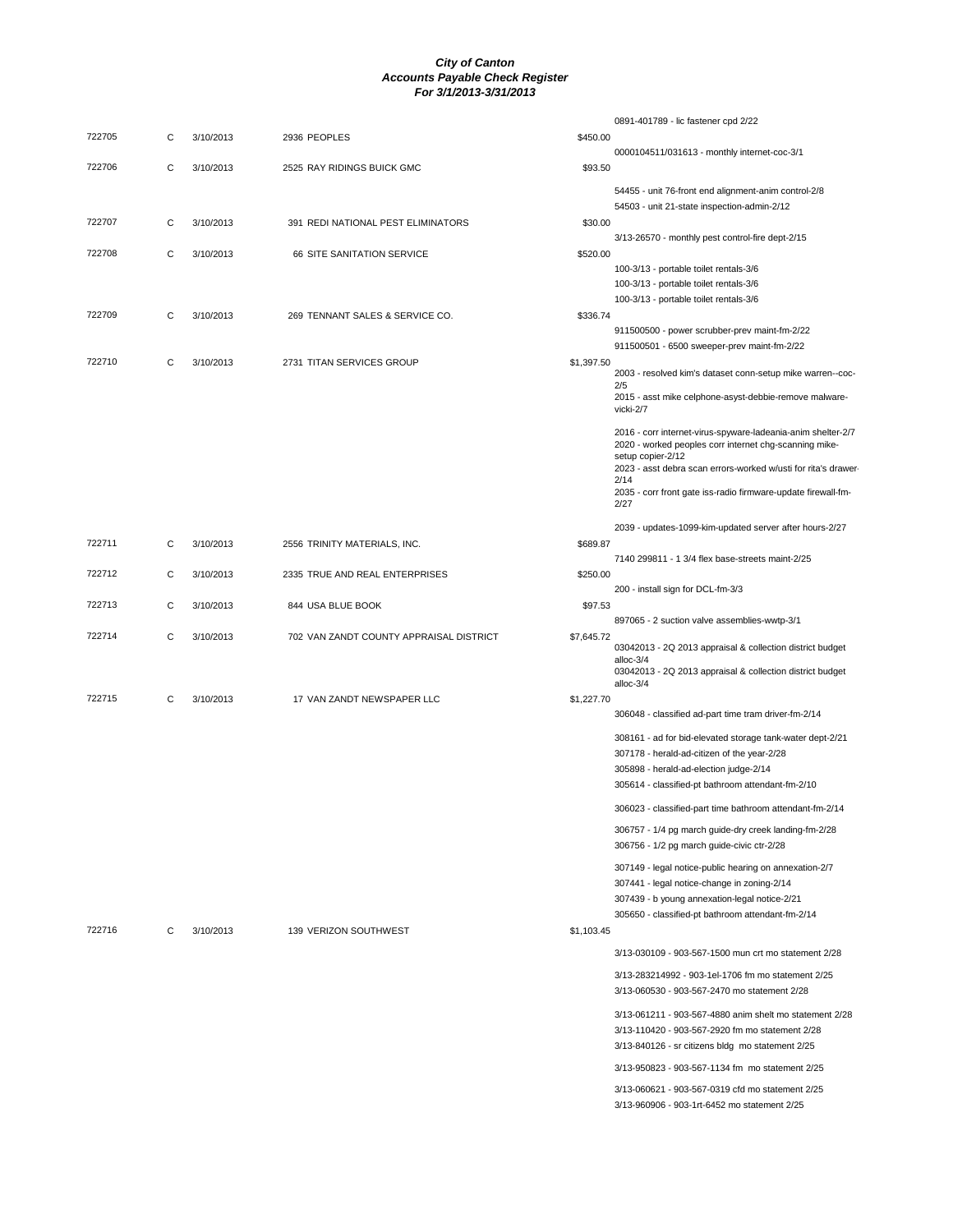|        |   |           |                                        |             | 3/13-800602 - 903-1fr-0064 fm mo statement 2/25                                              |
|--------|---|-----------|----------------------------------------|-------------|----------------------------------------------------------------------------------------------|
| 722717 | С | 3/12/2013 | 1669 BRANDY DEVILLE                    | \$260.29    | 03/12/13 - CAUSE # 05-00293-CASE # N009204753-                                               |
| 722718 | С | 3/12/2013 | 732 CHRISTINA E RYDER                  | \$193.52    | BRANDY/STEPHEN                                                                               |
|        |   |           |                                        |             | 03/12/13 - CAUSE # 04 00514-CHRISTINA/JOE                                                    |
| 722719 | С | 3/12/2013 | 1593 COLLEEN M BROWN                   | \$69.23     | 03/12/13 - CAUSE-94211-COLLEEN BROWN/JOEL                                                    |
| 722720 | С | 3/12/2013 | 2826 JENNIFER DIANE BRADSHAW           | \$256.94    | BROWN--AG CASE#-4591592561                                                                   |
|        |   |           |                                        |             | 03/12/13 - james bradshaw/jennifer bradshaw case#11-<br>00787                                |
|        |   |           |                                        |             | 03/12/13 - james bradshaw/jennifer bradshaw case#11-<br>00787                                |
| 722721 | С | 3/12/2013 | 2896 KANDICE RYAN DURHAM-LITTLE        | \$103.26    |                                                                                              |
|        |   |           |                                        |             | 03/12/13 - Kandice Ryan Durham-Little/Brandon K Little-<br>cause 10-00819                    |
| 722722 | С | 3/12/2013 | 3013 LEONARDO CRUZ                     | \$101.09    |                                                                                              |
|        |   |           |                                        |             | 03/12/13 - case-77195 leonardo cruz/adriana toledo                                           |
| 722723 | С | 3/12/2013 | 134 MY CREDIT UNION                    | \$350.00    |                                                                                              |
|        |   |           |                                        |             | 03/12/13 - EMPLOYEE DIRECT SAVINGS DEPOSIT                                                   |
|        |   |           |                                        |             | 03/12/13 - EMPLOYEE DIRECT SAVINGS DEPOSIT                                                   |
|        |   |           |                                        |             | 03/12/13 - EMPLOYEE DIRECT SAVINGS DEPOSIT                                                   |
|        |   |           |                                        |             | 03/12/13 - EMPLOYEE DIRECT SAVINGS DEPOSIT                                                   |
|        |   |           |                                        |             | 03/12/13 - EMPLOYEE DIRECT SAVINGS DEPOSIT                                                   |
|        |   |           |                                        |             | 03/12/13 - EMPLOYEE DIRECT SAVINGS DEPOSIT                                                   |
|        |   |           |                                        |             | 03/12/13 - EMPLOYEE DIRECT SAVINGS DEPOSIT                                                   |
|        |   |           |                                        |             |                                                                                              |
| 722724 | С | 3/12/2013 | 1918 ROBIN MICHELLE ALLISON            | \$230.77    | 03/12/13 - EMPLOYEE DIRECT SAVINGS DEPOSIT                                                   |
|        |   |           |                                        |             | 03/12/13 - CASE-09-00132-ROBIN ALLISON/BRAD<br><b>ALLISON</b>                                |
| 722725 | С | 3/12/2013 | 2736 State Disbursement Unit           | \$138.46    |                                                                                              |
| 722726 | С | 3/15/2013 | 160 TEXAS MUNICIPAL RETIREMENT         | \$32,650.06 | 03/12/13 - cause #CV38856/dana/j phillips                                                    |
|        |   |           |                                        |             | 03/13 - TMRS Contributions for February 2013                                                 |
|        |   |           |                                        |             | 03/13 - TMRS Contributions for February 2013                                                 |
|        |   |           |                                        |             | 03/13 - TMRS Contributions for February 2013                                                 |
|        |   |           |                                        |             | 03/13 - TMRS Contributions for February 2013                                                 |
|        |   |           |                                        |             | 03/13 - TMRS Contributions for February 2013                                                 |
|        |   |           |                                        |             | 03/13 - TMRS Contributions for February 2013<br>03/13 - TMRS Contributions for February 2013 |
|        |   |           |                                        |             | 03/13 - TMRS Contributions for February 2013                                                 |
|        |   |           |                                        |             | 03/13 - TMRS Contributions for February 2013                                                 |
|        |   |           |                                        |             | 03/13 - TMRS Contributions for February 2013                                                 |
| 722727 | С | 3/18/2013 | 3012 SCOTTIE MILLER                    | \$65.25     |                                                                                              |
|        |   |           |                                        |             | 03072013 - FM ind contract labor-3/4/13 orig iss date 3/7/13                                 |
| 722728 | C | 3/21/2013 | 2654 4M CONSTRUCTION SERVICES INC.     | \$29,060.58 |                                                                                              |
|        |   |           |                                        |             | 03182013 - hwy 19 upgrade water main-pay req 1-final-3/18                                    |
| 722729 | С | 3/21/2013 | 3 ANA-LAB CORP.                        | \$213.00    |                                                                                              |
|        |   |           |                                        |             | a0281069 - water testing-water plant-3/2                                                     |
| 722730 | С | 3/21/2013 | 1454 BUDGET BUSINESS SYSTEMS           | \$35.00     |                                                                                              |
| 722731 | С | 3/21/2013 | 884 C & S COMMCO, INC.                 | \$89.00     | 005039 - monthly copier billing-police-3/1                                                   |
|        |   |           |                                        |             | 18321 - repair broken wire on line 3-fm-3/8                                                  |
| 722732 | С | 3/21/2013 | 1676 CANTON EQUIPMENT RENTAL           | \$330.49    |                                                                                              |
|        |   |           |                                        |             | i65517 - rental of scissorlift-for lights at TC III-IV-fm-3/11                               |
| 722733 | С | 3/21/2013 | 311 CANTON LUMBER COMPANY              | \$21.50     |                                                                                              |
|        |   |           |                                        |             | 59955 - 2 boxes lag screws-benches at ballpark-3/14                                          |
| 722734 | С | 3/21/2013 | 1496 CARD SERVICES-CITY OF CANTON-0093 | \$5,916.71  | 3249 - pilot-I cluck conf in salado-2/22                                                     |
|        |   |           |                                        |             | 5508 - mr d's-oil change-trailblazer-fm-2/19                                                 |
|        |   |           |                                        |             |                                                                                              |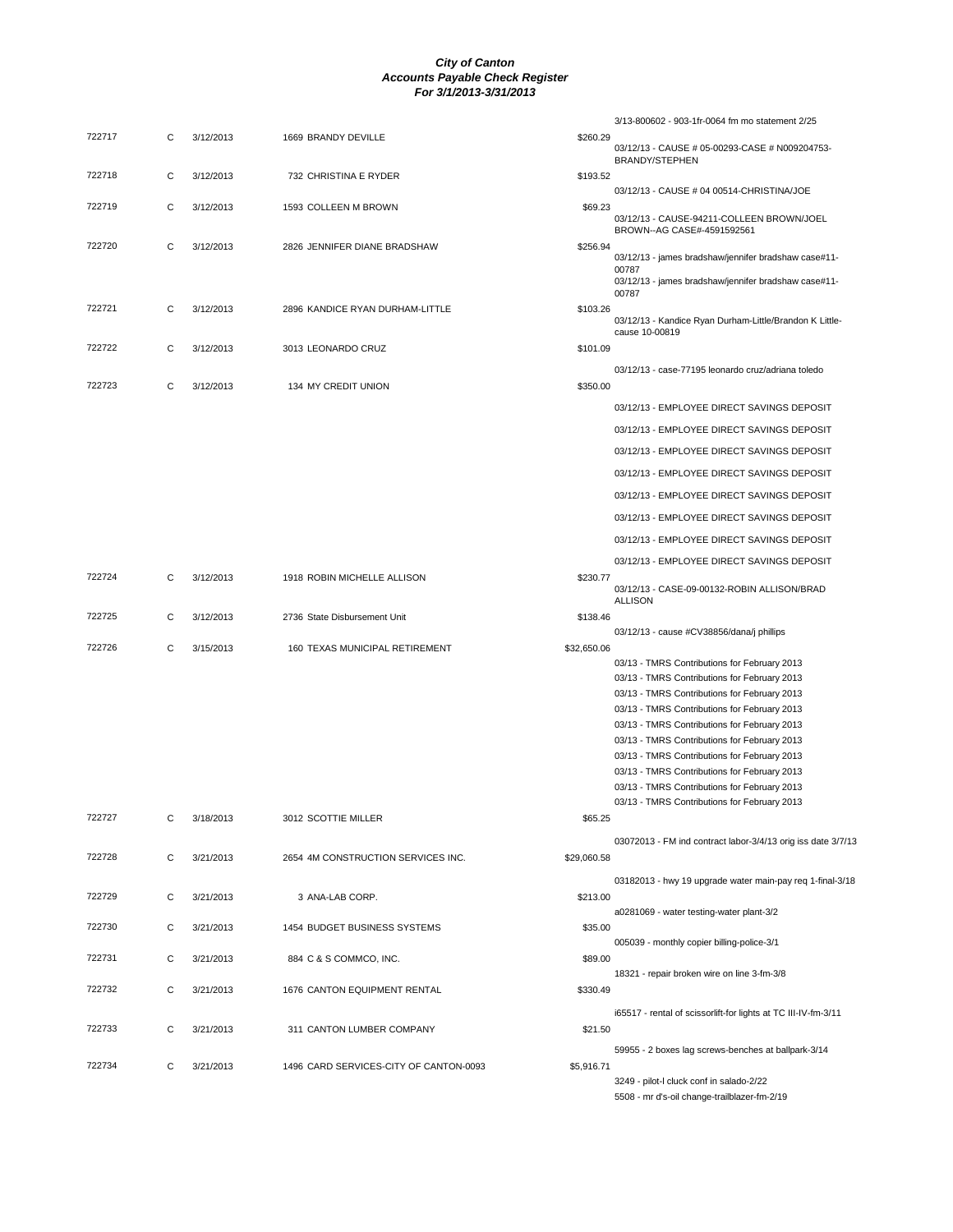5002602027 - texas muni clerks-legal manuals lost in fire 2/11 9237348885-000001 - staples-5 toners fm 2/15 1496 - art printing-bus cards fm brent, dawn fm 2/12 822098 - circle k-travel to oklahoma a toledo fm 2/10 7172 - show daily - fm ad 2/4 cvj0dq6 - country inn-a toledo-travel to oklahoma-fm-2/8- 210 1-201300575 - stagecoach inn- l cluck salado 2/20-21 314 - usps-postage cpd 2/20 3/13-4 - doubletree hotel-m burrage-vzc days in austin-2/19 20 - pizza hut-dinner for crew during dam burn-fire dept-2/19 32172 - batterytech-emount for laptop anim shelter 2/5 3/13-3 - quiktrip travel to tulsa a toledo fm 2/17 357114 - navarro college-b horton-tx peace off/crim off course-fire dept-2/14 3/13-8 - fullidentity.com badge m warren 2/9 3/13-7 - doubletree hotel-j yarbrough-vzc days in austin- $2/10$ 35160 - holiday inn mansfield-t perry-animal control conf-2/4- 2/6 3/13-5 - postage-stamps.com munic crt 3/3 582l140183454 - tceq swto license renewal a campbell 2/8 2345644 - lowes-plumbing supplies-w gate restroom-fm-2/8 004930 - ez tag store-toll violation-fm-2/4 0007-5055-9734 - pearsonvue intern code tyler mwarren 3/18 85941561 - doubletree hotel-mayor hilliard-vzc days in austin-2/19 3/13-2 - brookshires-lonny's birthday 2/12 582l140159469 - tceq csi license renewal j adams 2/8 3/13-6 - tx biz solutions fm website 10/23 047201 - mr ds-travel to school college station l cluck 2/4 8095 - walmart-address labels-fire dept banquet-2/8 2592 - walmart- env, paper, parchment-banquet invites-fire walmart 2/4 3/13 - usb cord charger m warren nuwave 2/4 3/13-6088818 - camera repair cpd nikonimages 2/19 2939542 - building safety memebership m warren icc 2/5 120730 - photo eye & veh loop detector for fence binford fence supply 2/4 3/13-1 - texas muni league-canc workshop in san antonio l cluck 2/6 20228334 - navarro college-tx crim law/peace off-fire dept-2/14 503613 - yescomusa-hydraulic punch kit-fm-3/1 722737 C 3/21/2013 135 CARTER EQUIPMENT \$4,922.80 7104-b - Pump Repair-sewer plant-12/4 722738 C 3/21/2013 1732 CERIDIAN BENEFIT SERVICES \$92.75 332443223 - cobra admin-mar13 722739 C 3/21/2013 189 COMPLETE BUSINESS SYSTEMS \$488.21 433193 - color copier-fax-scanner-monthly maint-coc-3/13 722740 C 3/21/2013 156 CONTINENTAL RESEARCH CORP. \$1,979.00 383712-crc-1 - Cleaners,Degreasers,Bacodose-wwtp-3/7 383712-crc-1 - Cleaners,Degreasers,Bacodose-wwtp-3/7 383712-crc-1 - Cleaners,Degreasers,Bacodose-wwtp-3/7 722741 C 3/21/2013 231 CONWAY COMPANY CPAs, PC \$5,600.00 13-315 - progress billing for fy ended 9/30/12 722742 C 3/21/2013 1960 DIRECT ENERGY BUSINESS-DALLAS \$35,000.92 3/13-1060519 - direct energy mo statement 3/3 3/13-1060721 - direct energy mo statement 3/3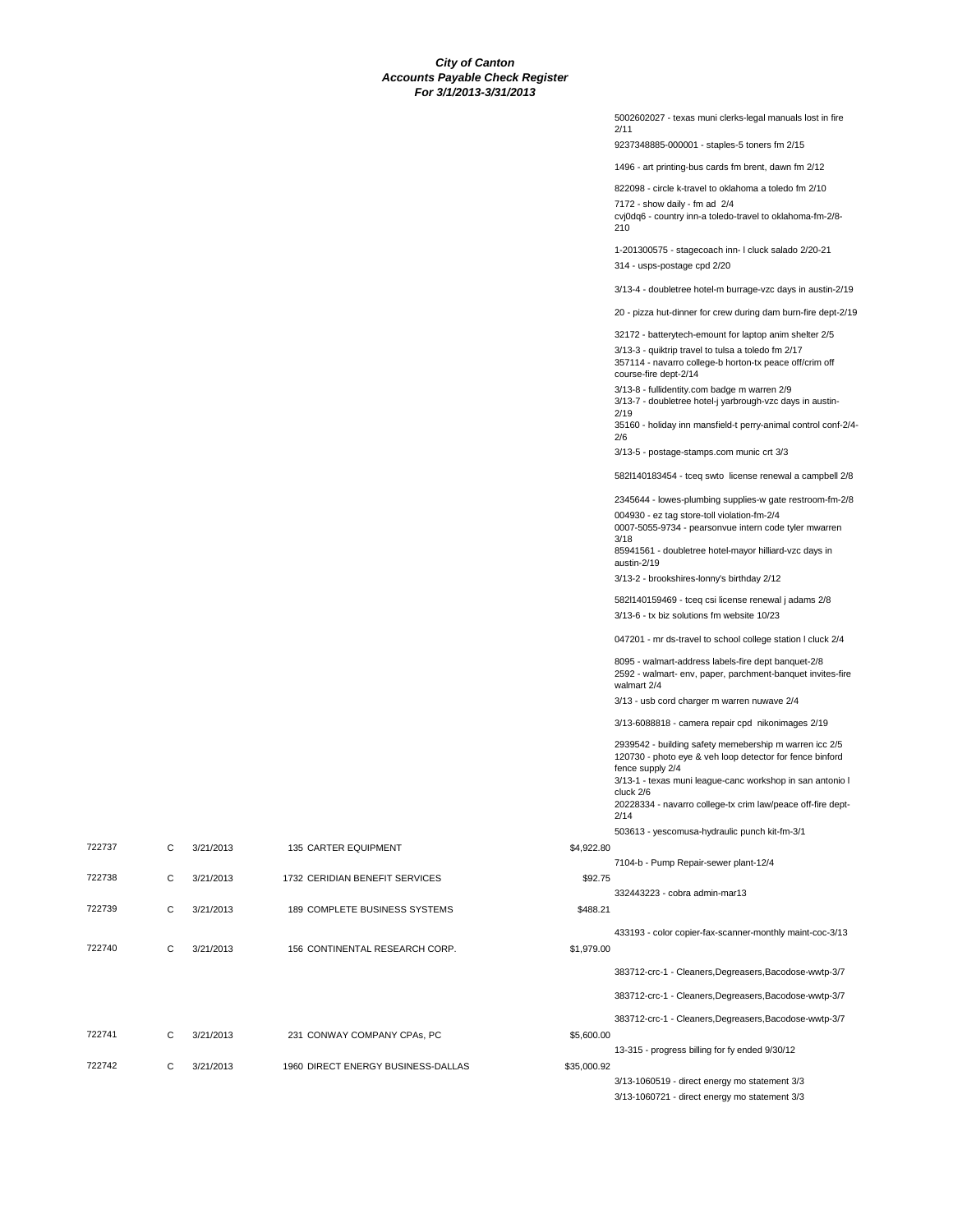|        |   |           |                                  |            | 3/13-1060856 - direct energy mo statement 2/28                                                 |
|--------|---|-----------|----------------------------------|------------|------------------------------------------------------------------------------------------------|
|        |   |           |                                  |            | 3/13-1060856 - direct energy mo statement 2/28                                                 |
|        |   |           |                                  |            | 3/13-1060856 - direct energy mo statement 2/28                                                 |
|        |   |           |                                  |            | 3/13-1060856 - direct energy mo statement 2/28                                                 |
|        |   |           |                                  |            | 3/13-1060519 - direct energy mo statement 3/3                                                  |
|        |   |           |                                  |            | 3/13-1060519 - direct energy mo statement 3/3                                                  |
|        |   |           |                                  |            | 3/13-1060519 - direct energy mo statement 3/3                                                  |
|        |   |           |                                  |            | 3/13-1060721 - direct energy mo statement 3/3                                                  |
|        |   |           |                                  |            | 3/13-1060029 - direct energy mo statement 3/3                                                  |
|        |   |           |                                  |            | 3/13-1060029 - direct energy mo statement 3/3                                                  |
|        |   |           |                                  |            | 3/13-1060029 - direct energy mo statement 3/3                                                  |
|        |   |           |                                  |            | 3/13-1060029 - direct energy mo statement 3/3                                                  |
|        |   |           |                                  |            | 3/13-1060029 - direct energy mo statement 3/3                                                  |
|        |   |           |                                  |            | 3/13-1060029 - direct energy mo statement 3/3<br>3/13-1060029 - direct energy mo statement 3/3 |
|        |   |           |                                  |            | 3/13-1060029 - direct energy mo statement 3/3                                                  |
|        |   |           |                                  |            | 3/13-1060029 - direct energy mo statement 3/3                                                  |
|        |   |           |                                  |            | 3/13-1060029 - direct energy mo statement 3/3                                                  |
|        |   |           |                                  |            | 3/13-1060721 - direct energy mo statement 3/3                                                  |
|        |   |           |                                  |            | 3/13-1060029 - direct energy mo statement 3/3                                                  |
|        |   |           |                                  |            | 3/13-1060721 - direct energy mo statement 3/3                                                  |
| 722743 | C | 3/21/2013 | 827 DURABLE COMPONENT TECH       | \$441.50   |                                                                                                |
|        |   |           |                                  |            | 383713-DCT-1 - tri track I drawers-shrink & seal fem bullet-                                   |
|        |   |           |                                  |            | butt conn-utilities-3/7<br>383713-DCT-1 - tri track I drawers-shrink & seal fem bullet-        |
|        |   |           |                                  |            | butt conn-utilities-3/7                                                                        |
|        |   |           |                                  |            | 383713-DCT-1 - tri track I drawers-shrink & seal fem bullet-                                   |
|        |   |           |                                  |            | butt conn-utilities-3/7                                                                        |
| 722744 | C | 3/21/2013 | 133 EAGLE LABS, INC.             | \$2,932.00 |                                                                                                |
| 722745 | C | 3/21/2013 |                                  | \$240.00   | 16311 - 900 lbs Polymer                                                                        |
|        |   |           | 348 EAGLE SECURITY SYSTEMS, INC. |            |                                                                                                |
|        |   |           |                                  |            | 25172 - 1 year alarm monitoring-anim shelter-mar13-feb14                                       |
| 722746 | C | 3/21/2013 | 826 EAST TEXAS CABLE             | \$107.89   |                                                                                                |
|        |   |           |                                  |            | 003-007109/022612 - monthly internet-police-2nd acct-2/26                                      |
|        |   |           |                                  |            | 003-005350/022613 - monthly internet-police dept-2/26                                          |
| 722747 | C | 3/21/2013 | 1166 ECS HOUSE INDUSTRIES        | \$1,084.47 |                                                                                                |
|        |   |           |                                  |            |                                                                                                |
|        |   |           |                                  |            | 5232 - outer-inner plate seal-v collar ring shaft-wwtp-2/27                                    |
|        |   |           |                                  |            | 5232 - outer-inner plate seal-v collar ring shaft-wwtp-2/27                                    |
|        |   |           |                                  |            | 5232 - outer-inner plate seal-v collar ring shaft-wwtp-2/27                                    |
|        |   |           |                                  |            |                                                                                                |
| 722748 | C |           |                                  |            | 5232 - outer-inner plate seal-v collar ring shaft-wwtp-2/27                                    |
|        |   | 3/21/2013 | 36 FERRELLGAS                    | \$50.00    |                                                                                                |
|        |   |           |                                  |            | rnt4852439 - 500 gal tank rental 2/19/13-2/1814 anim shelt                                     |
| 722749 |   | 3/21/2013 | 2926 FIRST CHECK                 | \$120.00   |                                                                                                |
|        |   |           |                                  |            | 3386 - background checks-fm-meter reader-2/28                                                  |
|        |   |           |                                  |            | 3386 - background checks-fm-meter reader-2/28                                                  |
| 722750 | C | 3/21/2013 | 2992 GAS AND SUPPLY              | \$792.00   |                                                                                                |
|        |   |           |                                  |            | 00520 - 360 gal propane @2.20-animal shelter-3/14                                              |
| 722751 | C | 3/21/2013 | 891 GT DISTRIBUTORS INC.         | \$134.75   |                                                                                                |
|        |   |           |                                  |            |                                                                                                |
|        |   |           |                                  |            | inv0439159 - meth tests-cocaine tests-police dept-3/11                                         |
| 722752 | C | 3/21/2013 | 1342 GUARDIAN LIFE               | \$2,120.49 | 4/13 - guardian mo premium 4/13                                                                |
|        |   |           |                                  |            | 4/13 - guardian mo premium 4/13                                                                |
|        |   |           |                                  |            | 4/13 - guardian mo premium 4/13                                                                |
|        |   |           |                                  |            | 4/13 - guardian mo premium 4/13                                                                |
|        |   |           |                                  |            | 4/13 - guardian mo premium 4/13                                                                |
|        |   |           |                                  |            | 4/13 - guardian mo premium 4/13                                                                |
|        |   |           |                                  |            | 4/13 - guardian mo premium 4/13                                                                |
|        |   |           |                                  |            | 4/13 - guardian mo premium 4/13                                                                |
|        |   |           |                                  |            | 4/13 - guardian mo premium 4/13                                                                |
|        |   |           |                                  |            | 4/13 - guardian mo premium 4/13                                                                |
|        |   |           |                                  |            | 4/13 - guardian mo premium 4/13                                                                |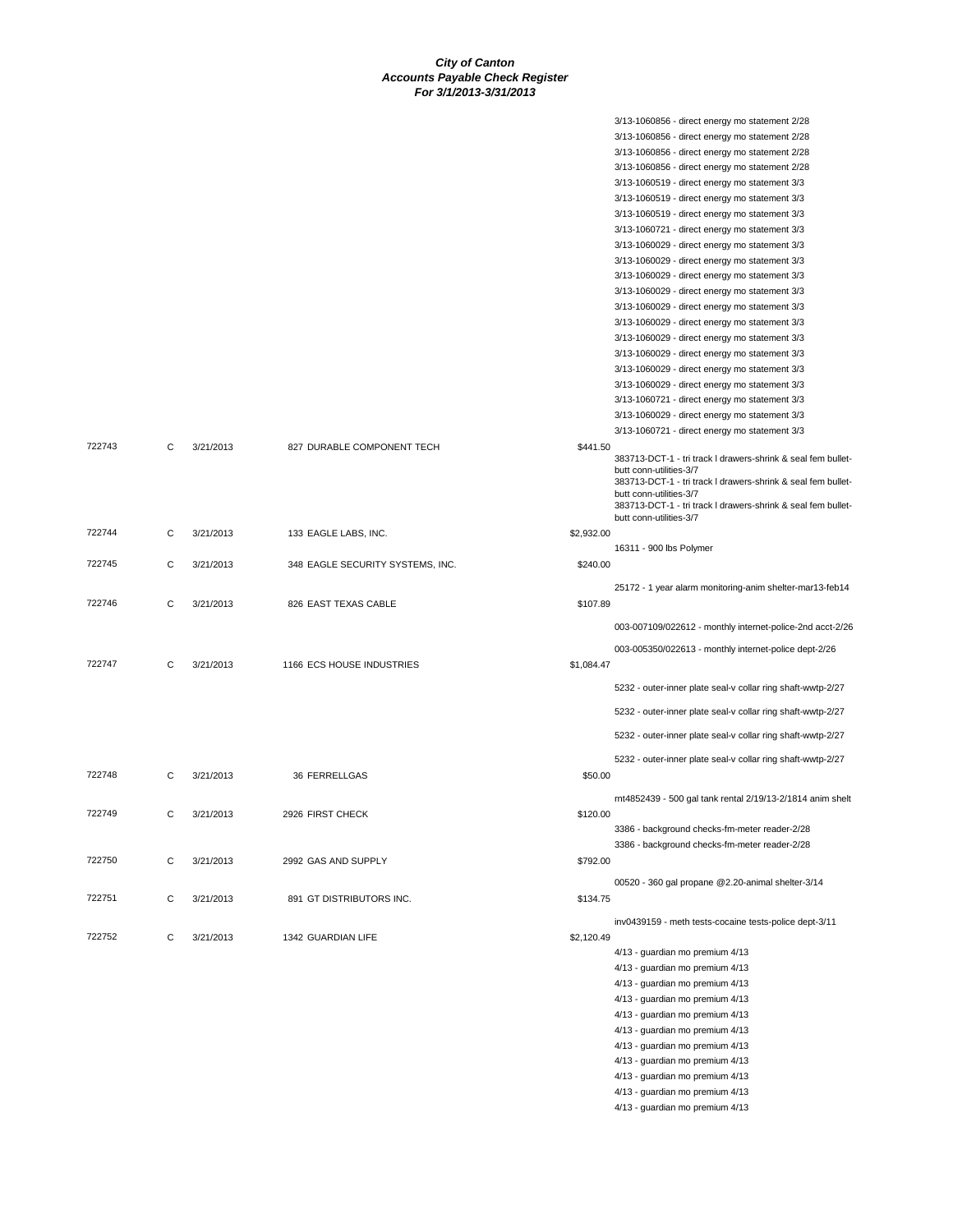|        |   |           |                                       | 4/13 - guardian mo premium 4/13                                             |  |
|--------|---|-----------|---------------------------------------|-----------------------------------------------------------------------------|--|
|        |   |           |                                       | 4/13 - guardian mo premium 4/13                                             |  |
|        |   |           |                                       | 4/13 - guardian mo premium 4/13                                             |  |
|        |   |           |                                       | 4/13 - guardian mo premium 4/13                                             |  |
|        |   |           |                                       | 4/13 - guardian mo premium 4/13                                             |  |
|        |   |           |                                       | 4/13 - guardian mo premium 4/13                                             |  |
|        |   |           |                                       | 4/13 - guardian mo premium 4/13                                             |  |
|        |   |           |                                       | 4/13 - guardian mo premium 4/13                                             |  |
|        |   |           |                                       | 3/13-1 - guardian mo premium 4/13                                           |  |
|        |   |           |                                       | 4/13 - guardian mo premium 4/13                                             |  |
| 722753 | C | 3/21/2013 | 42 GW OIL COMPANY                     | \$900.00                                                                    |  |
|        |   |           |                                       | 03052013-a - 250 gal @3.60-diesel fuel for utility barn-3/5                 |  |
| 722754 | C | 3/21/2013 | 2969 H & B ENGINEERING LLC            | \$3,012.50                                                                  |  |
|        |   |           |                                       | 002a - hwy 19 upgrade water main-bid phase/cons admin-                      |  |
|        |   |           |                                       | 3/18<br>001a - obtain sq mileage city limits-site plan arnold paul          |  |
|        |   |           |                                       | road ext-3/18                                                               |  |
|        |   |           |                                       | 001a - obtain sq mileage city limits-site plan arnold paul                  |  |
|        |   |           |                                       | road ext-3/18<br>002 - trade center IV roll up doors-final eng design comp- |  |
|        |   |           |                                       | 3/18                                                                        |  |
| 722755 | C | 3/21/2013 | 858 H AND H CLEANING SERVICE          | \$1,180.00                                                                  |  |
|        |   |           |                                       | 0013019 - office cleaning-sr cit bldg-mar13                                 |  |
|        |   |           |                                       | 0013018 - office cleaning svcs-city hall/coc-3/13                           |  |
|        |   |           |                                       | 13017 - strip, seal, wax munic crt 3/15                                     |  |
| 722756 | C | 3/21/2013 | 44 HACH COMPANY                       | \$102.29                                                                    |  |
|        |   |           |                                       | 8175727 - water testing-water plant-2/27                                    |  |
| 722757 | C | 3/21/2013 | 2751 RON HAMMACK                      | \$68.00                                                                     |  |
|        |   |           |                                       | 3/13-1 - r hammack-reimb exp--dallas antique show-3/18                      |  |
|        |   |           |                                       | 3/13-1 - r hammack-reimb exp--dallas antique show-3/18                      |  |
|        |   |           |                                       | 3/13 - r hammack-reimb exp-ft worth antique show-3/9                        |  |
|        |   |           |                                       | 3/13 - r hammack-reimb exp-ft worth antique show-3/9                        |  |
| 722758 | C | 3/21/2013 | 1014 HD SUPPLY WATER WORKS-do not use | \$1,865.86                                                                  |  |
|        |   |           |                                       | 6328944 - (3) clamps for water lines-utitlities-3/13                        |  |
|        |   |           |                                       | 6329913 - Sewer Line Parts                                                  |  |
|        |   |           |                                       | 6329156 - gate valves-ip saddles-wwtp-3/13                                  |  |
|        |   |           |                                       | 6329156 - gate valves-ip saddles-wwtp-3/13                                  |  |
| 722759 | C | 3/21/2013 | 3015 JEFFREY G HEARD                  | \$77.00                                                                     |  |
|        |   |           |                                       | cmc-130127 - refund of overpmt of fine-docket no cmc-                       |  |
| 722760 |   |           |                                       | 130127 cit 07685 3                                                          |  |
|        | C | 3/21/2013 | 145 JOHNSON LAB & SUPPLY CO.          | \$30.00                                                                     |  |
|        |   |           |                                       | 175517-000 - 200 washers for water meters-utilities-3/1                     |  |
| 722761 | C | 3/21/2013 | 750 KINDLE EQUIPMENT                  | \$875.00                                                                    |  |
|        |   |           |                                       | 683506 - remove & replace front roller unit 77 dozer 3/8                    |  |
| 722762 | C | 3/21/2013 | 1093 KSA ENGINEERS                    | \$2,500.00                                                                  |  |
|        |   |           |                                       | 52633 - elev storage tank-bid phase-3/13                                    |  |
| 722763 | C | 3/21/2013 | 1726 LA DEANIA JONES                  | \$135.84                                                                    |  |
|        |   |           |                                       | 03202013 - jk hope grant-rpal-reimb I jones for pet                         |  |
|        |   |           |                                       | toys, supplies-anim shelt-3/20                                              |  |
| 722764 | C | 3/21/2013 | 292 LILIA V DURHAM                    | \$357.17                                                                    |  |
|        |   |           |                                       | 3/13-1 - I durham-travel to austin-traffic safety conf-4/1-<br>4/4/13       |  |
|        |   |           |                                       | 3/13-1 - I durham-travel to austin-traffic safety conf-4/1-                 |  |
|        |   |           |                                       | 4/4/13                                                                      |  |
| 722765 | C | 3/21/2013 | 199 MAULDIN MECHANICAL                | \$66.50                                                                     |  |
|        |   |           |                                       | 002483 - replaced 3 amp fuse in kitchen furnace-civic ctr-<br>3/5           |  |
| 722766 | C | 3/21/2013 | 2641 MICHELLE RICHARD                 | \$91.00                                                                     |  |
|        |   |           |                                       |                                                                             |  |
|        |   |           |                                       | 3/13 - m richard-per diem-traffic safety conf-austin-4/1-4/4                |  |
| 722767 | C | 3/21/2013 | 1132 MIKE KING                        | \$1,657.48                                                                  |  |
|        |   |           |                                       | 03192013 - reimb for purchase of 2 lens bundle for CS<br>camera-police-3/19 |  |
| 722768 | C | 3/21/2013 | 2100 MOMAR INCORPORATED               | \$398.55                                                                    |  |
|        |   |           |                                       | a20462 - 7 gal bpc 20-belt press cleaner-wwtp-3/4                           |  |
|        |   |           |                                       |                                                                             |  |
| 722769 | С | 3/21/2013 | 1068 MR D'S #1                        | \$227.92                                                                    |  |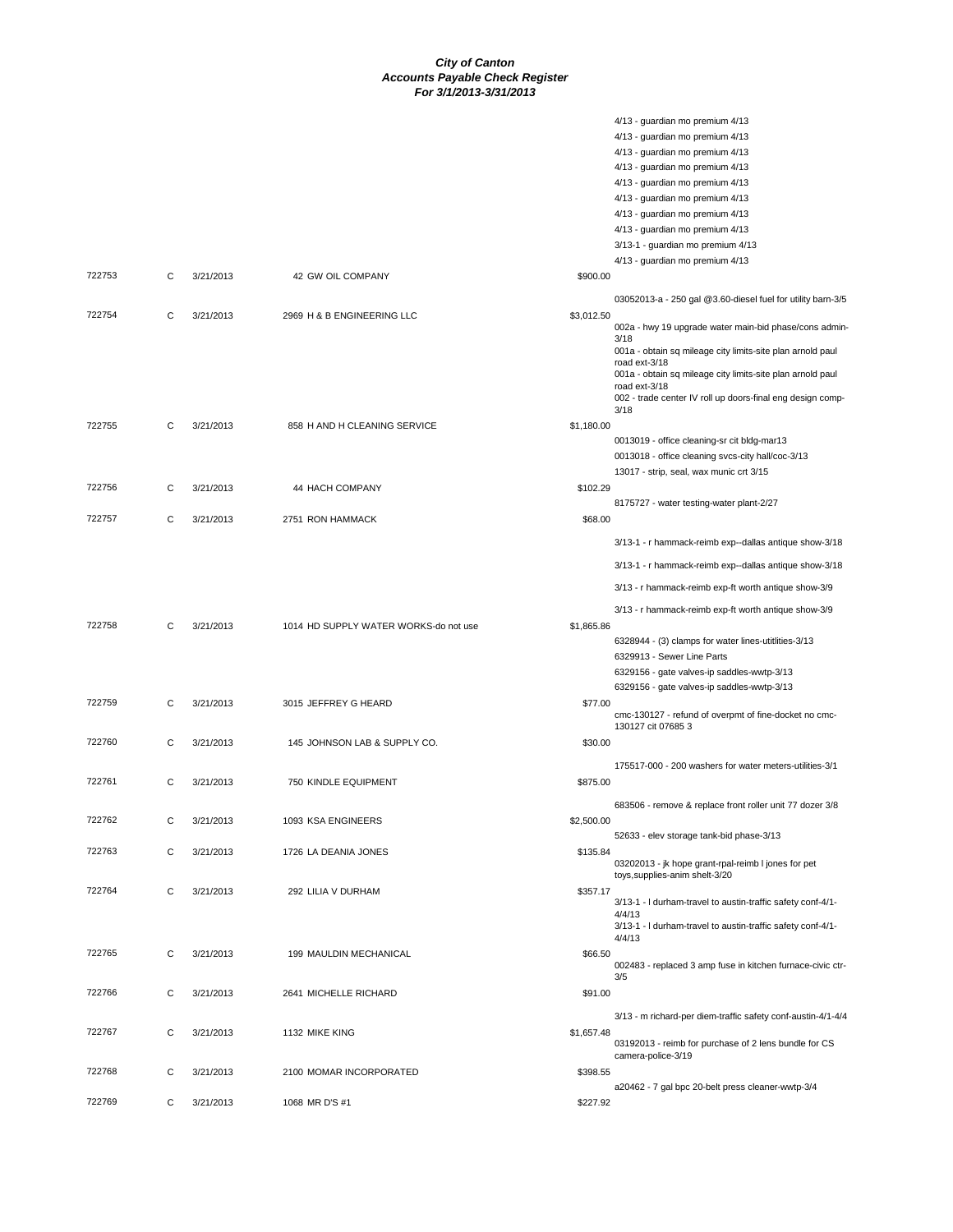| 722770 | C | 3/21/2013 | 413 MUNICIPAL WATER WORKS SUPPLY                 | \$2,169.58   | 468148 - diesel fuel for dumptrucks-utilties-2/23                     |
|--------|---|-----------|--------------------------------------------------|--------------|-----------------------------------------------------------------------|
|        |   |           |                                                  |              | 0092216-in - (2) flex couplings-utilties-3/4                          |
|        |   |           |                                                  |              | 0092046-in - Waterline Parts                                          |
|        |   |           |                                                  |              | 0092046-in - Waterline Parts                                          |
|        |   |           |                                                  |              | 0092047-in - Sewer Line Parts                                         |
|        |   |           |                                                  |              | 0092047-in - Sewer Line Parts                                         |
|        |   |           |                                                  |              | 0092047-in - Sewer Line Parts                                         |
|        |   |           |                                                  |              | 0092405-in - Sewer Line Parts                                         |
|        |   |           |                                                  |              | 0092405-in - Sewer Line Parts                                         |
| 722771 | C | 3/21/2013 | 216 PAETEC COMMUNICATIONS INC                    | \$1,306.38   |                                                                       |
|        |   |           |                                                  |              | 3/13-5270105 - paetec mo statement 3/12                               |
|        |   |           |                                                  |              | 3/13-5270105 - paetec mo statement 3/12                               |
|        |   |           |                                                  |              | 3/13-5270105 - paetec mo statement 3/12                               |
|        |   |           |                                                  |              | 3/13-5270105 - paetec mo statement 3/12                               |
|        |   |           |                                                  |              | 3/13-5270105 - paetec mo statement 3/12                               |
|        |   |           |                                                  |              | 3/13-5270105 - paetec mo statement 3/12                               |
|        |   |           |                                                  |              | 3/13-5270105 - paetec mo statement 3/12                               |
| 722772 | С | 3/21/2013 |                                                  |              |                                                                       |
|        |   |           | 1991 PERDUE, BRANDON, FIELDER, COLLINS & MOTT LL | \$3,649.90   | ivc00016737 - collection srvs munic crt feb 2103                      |
|        |   |           |                                                  | \$466.02     |                                                                       |
| 722773 | С | 3/21/2013 | 2795 PITNEY BOWES                                |              |                                                                       |
|        |   |           |                                                  |              | 2293547-mr13 - mailing meter rental-fm-3/13                           |
| 722774 | С | 3/21/2013 | 3009 PLAINSMAN TIRE CO                           | \$485.36     |                                                                       |
|        |   |           |                                                  |              | 124927 - unit 102-(4) new tires-3/14                                  |
| 722775 | С | 3/21/2013 | 188 PURCHASE POWER                               | \$630.26     |                                                                       |
|        |   |           |                                                  |              | 0521-1474/031213 - postage for postage meter-fm-3/12                  |
| 722776 | С | 3/21/2013 | 1867 QUILL CORPORATION                           | \$334.00     |                                                                       |
|        |   |           |                                                  |              | 3/13-1115962 - copy paper 3/12                                        |
| 722777 | C |           |                                                  |              |                                                                       |
|        |   | 3/21/2013 | 2952 RED RIVER CONSTRUCTION COMPANY              | \$121,296.00 | 03112013 - influent bar screen-pay req 5-3/11                         |
| 722778 |   |           |                                                  |              |                                                                       |
|        | С | 3/21/2013 | 1835 RILEY DIRT SERVICES                         | \$300.00     |                                                                       |
|        |   |           |                                                  |              | 3/13 - 3-15 yd loads of red select fill cyra 2/27                     |
| 722779 | С | 3/21/2013 | 1987 SPRINT                                      | \$1,139.66   |                                                                       |
|        |   |           |                                                  |              | 662195799-046 - sprint mo statement 3/12                              |
|        |   |           |                                                  |              | 662195799-046 - sprint mo statement 3/12                              |
|        |   |           |                                                  |              | 662195799-046 - sprint mo statement 3/12                              |
|        |   |           |                                                  |              | 662195799-046 - sprint mo statement 3/12                              |
|        |   |           |                                                  |              | 662195799-046 - sprint mo statement 3/12                              |
|        |   |           |                                                  |              | 662195799-046 - sprint mo statement 3/12                              |
|        |   |           |                                                  |              | 662195799-046 - sprint mo statement 3/12                              |
|        |   |           |                                                  |              | 662195799-046 - sprint mo statement 3/12                              |
|        |   |           |                                                  |              | 662195799-046 - sprint mo statement 3/12                              |
|        |   |           |                                                  |              | 662195799-046 - sprint mo statement 3/12                              |
|        |   |           |                                                  |              | 662195799-046 - sprint mo statement 3/12                              |
|        |   |           |                                                  |              | 662195799-046 - sprint mo statement 3/12                              |
|        |   |           |                                                  |              | 662195799-046 - sprint mo statement 3/12                              |
| 722780 | С | 3/21/2013 | 70 STORY-WRIGHT INC                              | \$1,838.58   |                                                                       |
|        |   |           |                                                  |              | 166783 - zipper bags fm 3/11                                          |
|        |   |           |                                                  |              | 166247 - pens, pkt envel, dry eraser & marker, ink<br>cartridges 2/22 |
|        |   |           |                                                  |              |                                                                       |
|        |   |           |                                                  |              | 166251 - zipper bags, markers, monitor stand fm 2/22                  |
|        |   |           |                                                  |              | 166405 - business cards m warren 2/27                                 |
|        |   |           |                                                  |              | 166500 - highlighters rita& anthony 3/1                               |
|        |   |           |                                                  |              | 166185 - blue ink pad for seal coc 2/20                               |
|        |   |           |                                                  |              | 166751 - thermal roll, add mac tape, pkt folders, zipper bags         |
|        |   |           |                                                  |              | fm $3/8$                                                              |
|        |   |           |                                                  |              | 166228 - water bills coc 2/21                                         |
|        |   |           |                                                  |              | 166968 - business card I cluck 3/14                                   |
|        |   |           |                                                  |              | 166979 - envelopes coc 3/14                                           |
|        |   |           |                                                  |              | 166920 - pkt folders, boxes3/15                                       |
|        |   |           |                                                  |              | 167008 - receipt books coc 3/18                                       |
|        |   |           |                                                  |              | 166822 - batteries, dictionary fm 3/15                                |
|        |   |           |                                                  |              | 166582 - return stepstool fm 3/1                                      |
|        |   |           |                                                  |              | 166733 - adhesive notes, legal pads, pkt envel coc 3/7                |
|        |   |           |                                                  |              |                                                                       |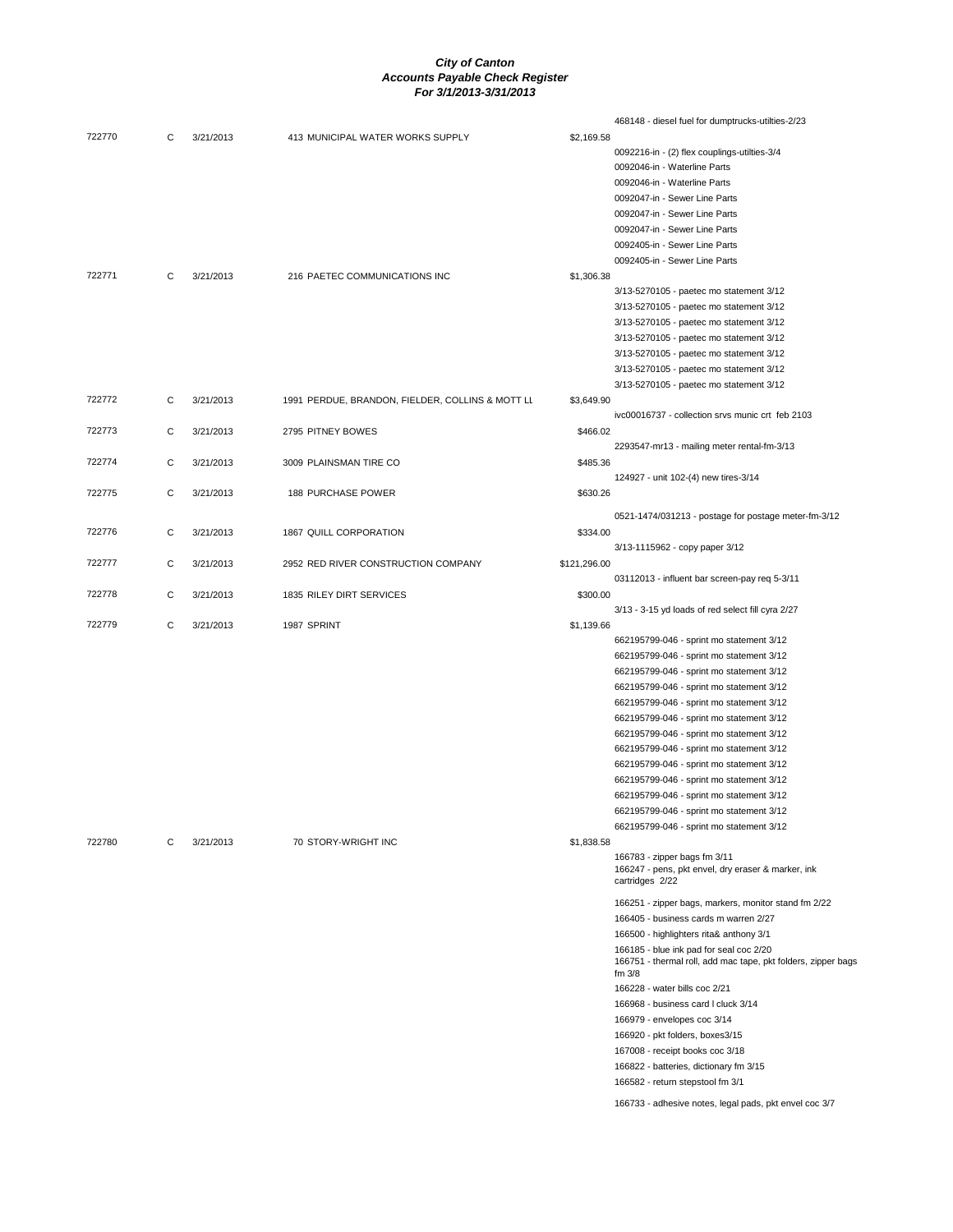|        |   |           |                                              |             | 166247 - pens, pkt envel, dry eraser & marker, ink<br>cartridges 2/22                                                                                                                                                                                                                                                                   |
|--------|---|-----------|----------------------------------------------|-------------|-----------------------------------------------------------------------------------------------------------------------------------------------------------------------------------------------------------------------------------------------------------------------------------------------------------------------------------------|
| 722781 | С | 3/21/2013 | 2927 TEXAS DEPT OF STATE HEALTH SERVICES     | \$57.00     | 2013000461 - asbestos/abatement notification fee-coc bldg-                                                                                                                                                                                                                                                                              |
| 722782 | С | 3/21/2013 | 129 TEXAS MUNICIPAL LEAGUE                   | \$50.00     | 3/1                                                                                                                                                                                                                                                                                                                                     |
|        |   |           |                                              |             | 12336 - elec officials conf-sat roundtable breakfast-2/1                                                                                                                                                                                                                                                                                |
| 722783 | С | 3/21/2013 | 1126 TEXAS WHOLESALE TIRES                   | \$9.00      | 12336 - elec officials conf-sat roundtable breakfast-2/1                                                                                                                                                                                                                                                                                |
| 722784 | С |           |                                              |             | 331076 - flat tire repair unit 13 anim shelt 2/20                                                                                                                                                                                                                                                                                       |
|        |   | 3/21/2013 | 2556 TRINITY MATERIALS, INC.                 | \$228.65    | 7140 302001 - 1 3/4" flex base-streets maint-3/12                                                                                                                                                                                                                                                                                       |
| 722785 | C | 3/21/2013 | 2716 TRINITY MOTHER FRANCES HEALTH & FITNESS | \$220.00    | 3/13-crp10 - tmf health fitness dues 3/2<br>3/13-crp10 - tmf health fitness dues 3/2<br>3/13-crp10 - tmf health fitness dues 3/2<br>3/13-crp10 - tmf health fitness dues 3/2<br>3/13-crp10 - tmf health fitness dues 3/2<br>3/13-crp10 - tmf health fitness dues 3/2<br>3/13-crp10 - tmf health fitness dues 3/2                        |
| 722786 | C | 3/21/2013 | 79 TRINITY VALLEY ELEC COOP                  | \$443.12    |                                                                                                                                                                                                                                                                                                                                         |
|        |   |           |                                              |             | 3/13-30043297004 - tvec monthly stmt-burnet trail-3/8<br>3/13-30043297006 - tvec monthly statement-fm 2909-3/13                                                                                                                                                                                                                         |
|        |   |           |                                              |             | 3/13-30043297002 - tvec monthly stmt-artesian well-3/8                                                                                                                                                                                                                                                                                  |
| 722787 | С | 3/21/2013 | 2335 TRUE AND REAL ENTERPRISES               | \$12.63     |                                                                                                                                                                                                                                                                                                                                         |
| 722788 | С | 3/21/2013 | 493 TYLER COMMERCIAL KITCHENS                | \$205.00    | 200a - shipping & handling-custom sign-harvey girl-fm-3/3                                                                                                                                                                                                                                                                               |
| 722789 | С | 3/21/2013 | 1445 UNITED LABORATORIES                     | \$312.10    | 14195 - repl cold control-civic ctr-3/7                                                                                                                                                                                                                                                                                                 |
|        |   |           |                                              |             | inv040957 - liberator bacterial treatment-biofarm-wwtp-3/11                                                                                                                                                                                                                                                                             |
|        |   |           |                                              |             | inv040957 - liberator bacterial treatment-biofarm-wwtp-3/11                                                                                                                                                                                                                                                                             |
| 722790 | С | 3/21/2013 | 200 UNITED SYSTEMS TECHNOLOGY INC            | \$28.08     | 71367a - ebills-utility billing-3/18                                                                                                                                                                                                                                                                                                    |
| 722791 | С | 3/21/2013 | 139 VERIZON SOUTHWEST                        | \$472.31    | 3/13-061031 - 903-567-4854 fm mo statement 3/10                                                                                                                                                                                                                                                                                         |
|        |   |           |                                              |             | 3/13-020503 - 903-567-0484 fm mo statement 3/10<br>3/13-090213 - coc verizon mo statement 3/1                                                                                                                                                                                                                                           |
|        |   |           |                                              |             | 3/13-121120 - 903-865-1041 verizon mo stmt 3/1 lift station                                                                                                                                                                                                                                                                             |
| 722792 | C | 3/21/2013 | 105 WALMART COMMUNITY/RFCSLLC                | \$260.08    | 3/13-990304 - 903-567-1962 mo statement fm 3/4                                                                                                                                                                                                                                                                                          |
|        |   |           |                                              |             | 4937 - creamer, sugar, soap, ink cartridges 2/26<br>4550 - soap, sugar, coffee, etc cfd 2/13<br>6662 - meals for inmates cpd 2/13<br>898 - water, coffee wwtp 2/18<br>006565 - mini usb-spoons-police-2/20<br>006565 - mini usb-spoons-police-2/20<br>4937 - creamer, sugar, soap, ink cartridges 2/26<br>898 - water, coffee wwtp 2/18 |
| 722793 | С | 3/21/2013 | 1034 ZACK CONSTRUCTION COMPANY INC           | \$1,443.00  | 55 - Street Paving Repair-Forrest St                                                                                                                                                                                                                                                                                                    |
| 722794 | С | 3/21/2013 | 2249 STEPHEN F AUSTIN STATE UNIVERSITY       | \$595.00    | 03212012-LCUCK - CPM L Cluck-Track 5                                                                                                                                                                                                                                                                                                    |
| 722795 | С | 3/25/2013 | 2944 MCKINNEY & MCMILLEN LLC                 | \$87,250.59 | 03182013 - peace/church/terrell-pay req-final-3/18                                                                                                                                                                                                                                                                                      |
| 722796 | С | 3/26/2013 | 1669 BRANDY DEVILLE                          | \$260.29    | 03262013 - CAUSE # 05-00293-CASE # N009204753-                                                                                                                                                                                                                                                                                          |
| 722797 | С | 3/26/2013 | 732 CHRISTINA E RYDER                        | \$193.52    | BRANDY/STEPHEN                                                                                                                                                                                                                                                                                                                          |
|        |   |           |                                              |             | 03262013 - CAUSE # 04 00514-CHRISTINA/JOE                                                                                                                                                                                                                                                                                               |
| 722798 | С | 3/26/2013 | 1593 COLLEEN M BROWN                         | \$69.23     |                                                                                                                                                                                                                                                                                                                                         |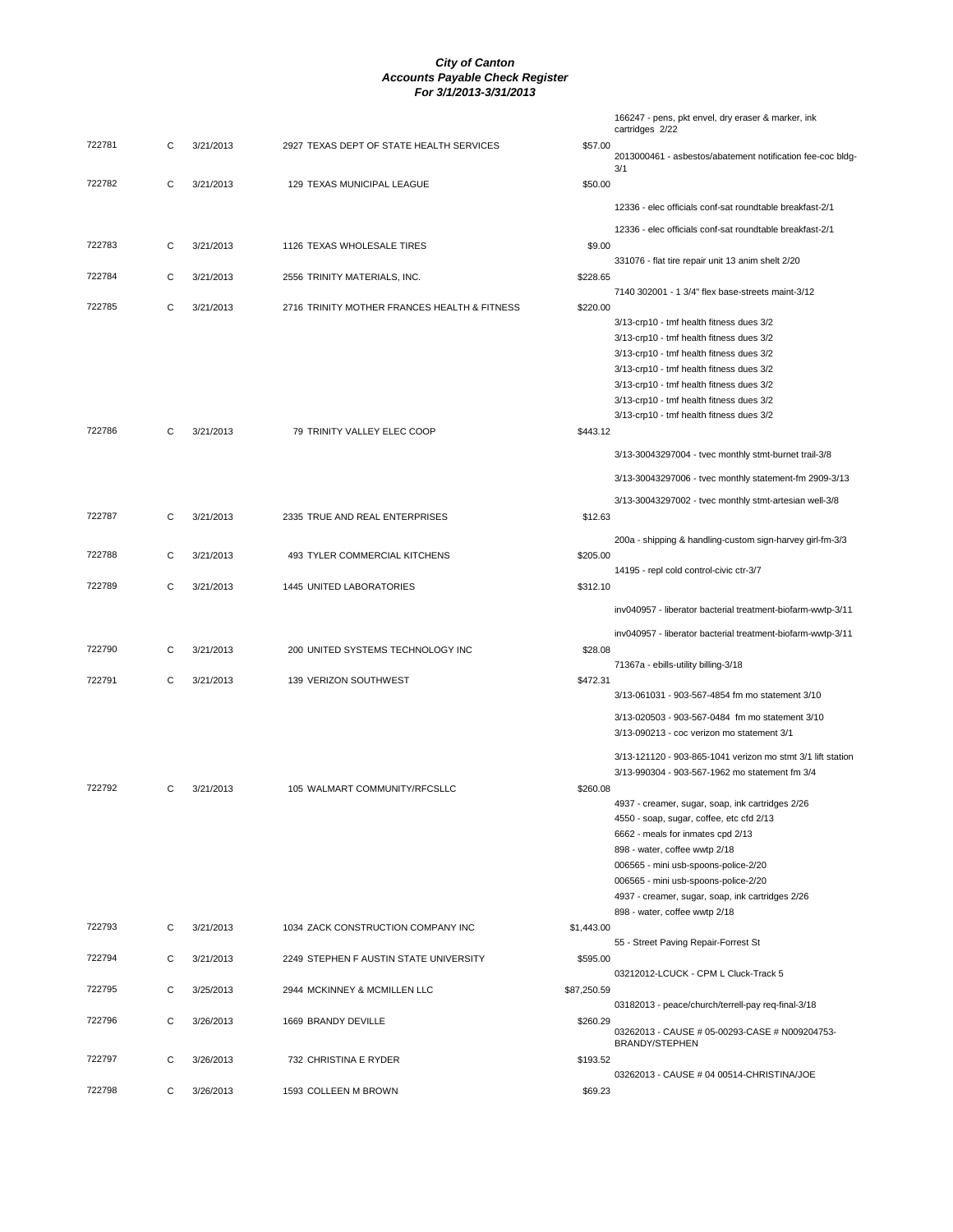|         |   |           |                                 |             | 03262013 - CAUSE-94211-COLLEEN BROWN/JOEL<br>BROWN--AG CASE#-4591592561              |
|---------|---|-----------|---------------------------------|-------------|--------------------------------------------------------------------------------------|
| 722799  | С | 3/26/2013 | 2826 JENNIFER DIANE BRADSHAW    | \$256.94    | 03262013 - james bradshaw/jennifer bradshaw case#11-<br>00787                        |
|         |   |           |                                 |             | 03262013 - james bradshaw/jennifer bradshaw case#11-<br>00787                        |
| 722800  | С | 3/26/2013 | 2896 KANDICE RYAN DURHAM-LITTLE | \$103.26    | 03262013 - Kandice Ryan Durham-Little/Brandon K Little-<br>cause 10-00819            |
| 722801  | С | 3/26/2013 | 134 MY CREDIT UNION             | \$320.00    |                                                                                      |
|         |   |           |                                 |             | 03262013 - EMPLOYEE DIRECT SAVINGS DEPOSIT                                           |
|         |   |           |                                 |             | 03262013 - EMPLOYEE DIRECT SAVINGS DEPOSIT                                           |
|         |   |           |                                 |             | 03262013 - EMPLOYEE DIRECT SAVINGS DEPOSIT                                           |
|         |   |           |                                 |             | 03262013 - EMPLOYEE DIRECT SAVINGS DEPOSIT                                           |
|         |   |           |                                 |             | 03262013 - EMPLOYEE DIRECT SAVINGS DEPOSIT                                           |
|         |   |           |                                 |             | 03262013 - EMPLOYEE DIRECT SAVINGS DEPOSIT                                           |
|         |   |           |                                 |             | 03262013 - EMPLOYEE DIRECT SAVINGS DEPOSIT                                           |
| 722802  | С | 3/26/2013 | 108 PETTY CASH-CITY OF CANTON   | \$643.34    | 03262013 - replenish petty cash-coc-3/26                                             |
|         |   |           |                                 |             | 03262013 - replenish petty cash-coc-3/26                                             |
|         |   |           |                                 |             | 03262013 - replenish petty cash-coc-3/26                                             |
|         |   |           |                                 |             | 03262013 - replenish petty cash-coc-3/26                                             |
|         |   |           |                                 |             | 03262013 - replenish petty cash-coc-3/26                                             |
|         |   |           |                                 |             | 03262013 - replenish petty cash-coc-3/26                                             |
|         |   |           |                                 |             | 03262013 - replenish petty cash-coc-3/26<br>03262013 - replenish petty cash-coc-3/26 |
|         |   |           |                                 |             | 03262013 - replenish petty cash-coc-3/26                                             |
| 722803  | C | 3/26/2013 | 1918 ROBIN MICHELLE ALLISON     | \$230.77    | 03262013 - CASE-09-00132-ROBIN ALLISON/BRAD<br><b>ALLISON</b>                        |
| 722804  | C | 3/26/2013 | 2736 State Disbursement Unit    | \$138.46    |                                                                                      |
| 722805  | C | 3/26/2013 | 3013 LEONARDO CRUZ              | \$101.09    | 03262013 - cause #CV38856/dana/j phillips                                            |
|         |   |           |                                 |             | 03262013 - case-77195 leonardo cruz/adriana toledo                                   |
| 722806  | C | 3/27/2013 | 2157 SANITATION SOLUTIONS       | \$43,565.24 |                                                                                      |
|         |   |           |                                 |             | 3/13-32x00363 - sanitation solution mo statement 2/28                                |
|         |   |           |                                 |             | 3/13-32x00363 - sanitation solution mo statement 2/28                                |
|         |   |           |                                 |             | 3/13-32x00363 - sanitation solution mo statement 2/28                                |
|         |   |           |                                 |             | 3/13-32x00363 - sanitation solution mo statement 2/28                                |
|         |   |           |                                 |             | 3/13-32x00363 - sanitation solution mo statement 2/28                                |
|         |   |           |                                 |             | 3/13-32x00363 - sanitation solution mo statement 2/28                                |
|         |   |           |                                 |             | 3/13-32x00363 - sanitation solution mo statement 2/28                                |
|         |   |           |                                 |             | 3/13-32x00363 - sanitation solution mo statement 2/28                                |
|         |   |           |                                 |             | 3/13-32x00363 - sanitation solution mo statement 2/28                                |
|         |   |           |                                 |             | 3/13-32x00363 - sanitation solution mo statement 2/28                                |
|         |   |           |                                 |             | 3/13-32x00363 - sanitation solution mo statement 2/28                                |
|         |   |           |                                 |             | 3/13-32x00363 - sanitation solution mo statement 2/28                                |
|         |   |           |                                 |             | 3/13-32x00363 - sanitation solution mo statement 2/28                                |
|         |   |           |                                 |             | 3/13-32x00363 - sanitation solution mo statement 2/28                                |
|         |   |           |                                 |             | 3/13-32x00363 - sanitation solution mo statement 2/28                                |
| 1152013 | E | 3/23/2013 | 232 CITY OF CANTON GENERAL FUND | \$14.91     | 3/13-32x00363 - sanitation solution mo statement 2/28                                |
|         |   |           |                                 |             | 01152013CR - reclass fm mo payroll ded-health ins exp--jan<br>2013                   |
|         |   |           |                                 |             | 01152013-PR - reclass fm payroll deduction-jan 2013                                  |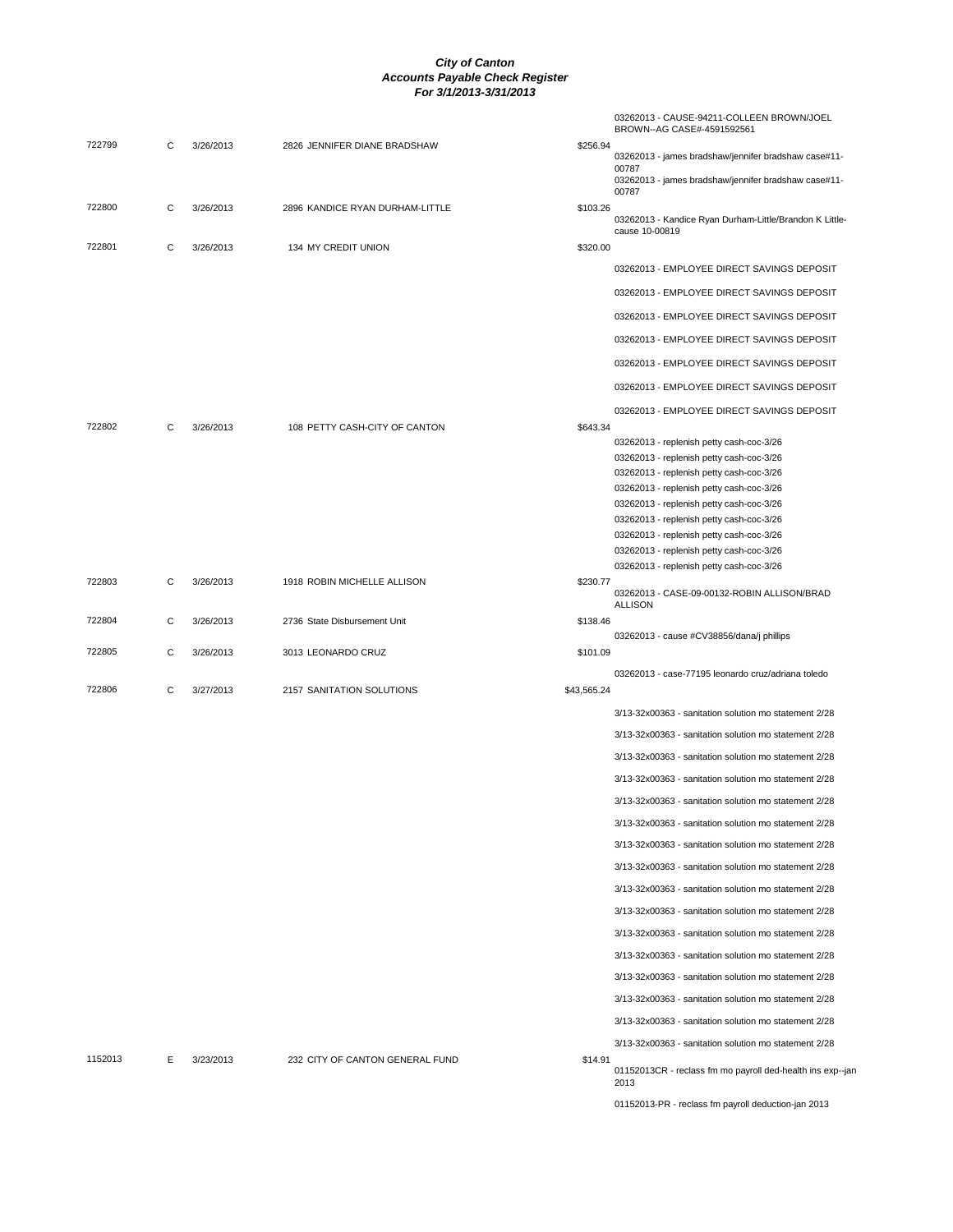|         |   |           |                                 | 01152013-PR - reclass fm payroll deduction-jan 2013                                                                |
|---------|---|-----------|---------------------------------|--------------------------------------------------------------------------------------------------------------------|
|         |   |           |                                 | 01152013-PR - reclass fm payroll deduction-jan 2013                                                                |
|         |   |           |                                 | 01152013-PR - reclass fm payroll deduction-jan 2013                                                                |
|         |   |           |                                 | 01152013-PR - reclass fm payroll deduction-jan 2013                                                                |
|         |   |           |                                 | 01152013-PR - reclass fm payroll deduction-jan 2013                                                                |
| 1152013 | E | 3/23/2013 | 2933 CITY OF CANTON WATER FUND  | \$5.60                                                                                                             |
|         |   |           |                                 | 01152013 - reclass fm mo payroll ded-jan 2013                                                                      |
|         |   |           |                                 | 01152013 - reclass fm mo payroll ded-jan 2013                                                                      |
|         |   |           |                                 | 01152013 - reclass fm mo payroll ded-jan 2013                                                                      |
|         |   |           |                                 | 01152013cr - reclass fm mo payroll ded-jan 2013                                                                    |
| 1152013 | E | 3/23/2013 | 2866 CITY OF CANTON SEWER FUND  | \$5.18                                                                                                             |
|         |   |           |                                 | 01152013 - reclass fm mo payroll ded-jan 2013<br>01152013 - reclass fm mo payroll ded-jan 2013                     |
|         |   |           |                                 | 01152013 - reclass fm mo payroll ded-jan 2013                                                                      |
|         |   |           |                                 | 01152013cr - reclass fm mo payroll ded-health ins exp-jan<br>2013                                                  |
|         |   |           |                                 | 01152013 - reclass fm mo payroll ded-jan 2013                                                                      |
| 2122013 | Е | 3/23/2013 | 232 CITY OF CANTON GENERAL FUND | \$42.09<br>02122013 - reclass fm mo payroll ded-feb 2013                                                           |
|         |   |           |                                 | 02122013cr - reclass fm mo payrolll ded-health ins exp-feb<br>2013                                                 |
|         |   |           |                                 | 02122013 - reclass fm mo payroll ded-feb 2013                                                                      |
|         |   |           |                                 | 02122013 - reclass fm mo payroll ded-feb 2013                                                                      |
|         |   |           |                                 | 02122013 - reclass fm mo payroll ded-feb 2013                                                                      |
| 2122013 | E | 3/23/2013 | 2933 CITY OF CANTON WATER FUND  | 02122013 - reclass fm mo payroll ded-feb 2013<br>\$7.48                                                            |
|         |   |           |                                 | 02122013 - reclass fm mo payroll ded-feb 2013<br>02122013cr - reclass fm mo payroll ded-health ins exp-feb<br>2013 |
|         |   |           |                                 | 02122013 - reclass fm mo payroll ded-feb 2013                                                                      |
|         |   |           |                                 | 02122013 - reclass fm mo payroll ded-feb 2013                                                                      |
| 2122013 | Е | 3/23/2013 | 2866 CITY OF CANTON SEWER FUND  | \$20.20<br>02122013cr - reclass fm mo payroll ded-healthi ins exp-feb<br>2013                                      |
|         |   |           |                                 | 02122013 - reclass fm mo payroll ded-feb 2013                                                                      |
|         |   |           |                                 | 02122013 - reclass fm mo payroll ded-feb 2013                                                                      |
|         |   |           |                                 | 02122013 - reclass fm mo payroll ded-feb 2013                                                                      |
|         |   |           |                                 | 02122013 - reclass fm mo payroll ded-feb 2013                                                                      |
| 3072013 | E | 3/7/2013  | 2616 DEPT OF THE TREASURY-IRS   | \$2,338.96<br>03072013 - R.05 FM PR Tax 1393 Mar 2013 FM                                                           |
|         |   |           |                                 | 03072013 - R.05 FM PR Tax 1393 Mar 2013 FM                                                                         |
|         |   |           |                                 | 03072013 - R.05 FM PR Tax 1393 Mar 2013 FM                                                                         |
|         |   |           |                                 | 03072013 - R.05 FM PR Tax 1393 Mar 2013 FM                                                                         |
| 3082013 | Е | 3/8/2013  | 875 CEDC                        | \$53,503.20                                                                                                        |
|         |   |           |                                 | 03082013 - State Sales Tax Coll Feb 2013                                                                           |
| 3122013 | Е | 3/12/2013 | 2616 DEPT OF THE TREASURY-IRS   | \$24,474.89                                                                                                        |
|         |   |           |                                 | 03122013 - 941 Payroll Tax 1396,1397,1398<br>03122013 - 941 Payroll Tax 1396,1397,1398                             |
|         |   |           |                                 | 03122013 - 941 Payroll Tax 1396,1397,1398                                                                          |
|         |   |           |                                 | 03122013 - 941 Payroll Tax 1396,1397,1398                                                                          |
|         |   |           |                                 | 03122013 - 941 Payroll Tax 1396,1397,1398                                                                          |
|         |   |           |                                 | 03122013 - 941 Payroll Tax 1396,1397,1398                                                                          |
|         |   |           |                                 | 03122013 - 941 Payroll Tax 1396,1397,1398                                                                          |
|         |   |           |                                 | 03122013 - 941 Payroll Tax 1396,1397,1398                                                                          |
|         |   |           |                                 | 03122013 - 941 Payroll Tax 1396,1397,1398                                                                          |
|         |   |           |                                 | 03122013 - 941 Payroll Tax 1396,1397,1398                                                                          |
| 3122013 | E | 3/23/2013 | 232 CITY OF CANTON GENERAL FUND | \$40.11<br>03122013 - reclass fm mo payroll ded-mar 2013                                                           |
|         |   |           |                                 | 03122013cr - reclass fm mo payroll ded-health ins exp-mar<br>2013                                                  |
|         |   |           |                                 | 03122013 - reclass fm mo payroll ded-mar 2013                                                                      |
|         |   |           |                                 | 03122013 - reclass fm mo payroll ded-mar 2013                                                                      |
|         |   |           |                                 | 03122013 - reclass fm mo payroll ded-mar 2013                                                                      |
|         |   |           |                                 | 03122013 - reclass fm mo payroll ded-mar 2013                                                                      |
|         |   |           |                                 | 03122013 - reclass fm mo payroll ded-mar 2013                                                                      |